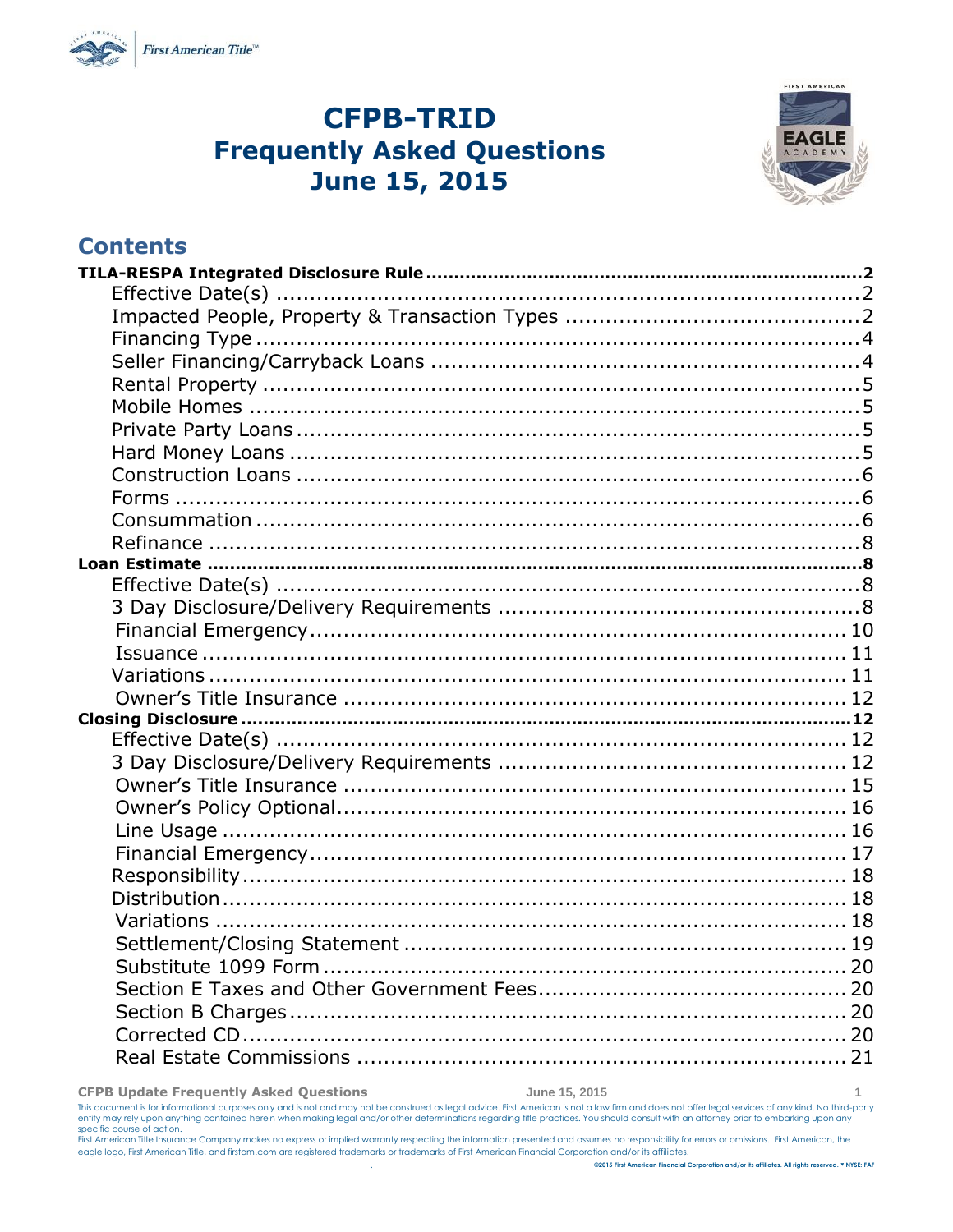

# <span id="page-1-0"></span>**TILA-RESPA Integrated Disclosure Rule Effective Date(s)**

<span id="page-1-1"></span>**Q:** What is the effective date for the new forms?

- **A:** The TILA-RESPA Integrated Disclosure Final Rule applies to covered loans for which the lender or mortgage broker receives a loan application on or after August 1, 2015. (Supplement I to Part 1026 – Official Interpretations – Comment 1(d)(5)-1). Thus we will begin using the new disclosures shortly after August 1, 2015. However, loans for which an application was received before August 1, 2015, will still be closed using the HUD-1 form. There will be a period of several months where both forms will be used. Also, the HUD-1 form will still be used for reverse mortgages until the CFPB issues a rule dealing with reverse mortgages.
- **Q:** Can we use the new forms prior to August 1, 2015?
- **A:** The TILA-RESPA Integrated Disclosure Final Rule Forms (LE & CD) may only be used for loans for which an application was received on or after August 1, 2015

## <span id="page-1-2"></span>**Impacted People, Property & Transaction Types**

- **Q:** What property types are impacted (Single Family Residence, Multi Family Residence, Condominium, Commercial, Mobile Home, PUD, etc.)?
- **A:** The type of property is not a determining factor as to the applicability of the new rule in a transaction. The Loan Estimate and the Closing Disclosure are provided in connection with "a closed-end consumer credit transaction secured by real property, other than a reverse mortgage . . ." (12 CFR § 1026.19(e)(1)(i) and  $(f)(1)(i)$ ). 12 CFR § 1026.2(a)(12) provides: (12) Consumer credit means credit offered or extended to a consumer primarily for personal, family, or household purposes.

**Q:** What transaction types are impacted (Cash, HELOCS and Reverse Mortgage)? **A:** The TILA-RESPA Integrated Disclosure rule does not apply to a cash purchase. Reverse Mortgages are still governed by the 2008 RESPA Final Rule and will be

**CFPB Update Frequently Asked Questions June 15, 2015 2** This document is for informational purposes only and is not and may not be construed as legal advice. First American is not a law firm and does not offer legal services of any kind. No third-party entity may rely upon anything contained herein when making legal and/or other determinations regarding title practices. You should consult with an attorney prior to embarking upon any specific course of action. First American Title Insurance Company makes no express or implied warranty respecting the information presented and assumes no responsibility for errors or omissions. First American, the eagle logo, First American Title, and firstam.com are registered trademarks or trademarks of First American Financial Corporation and/or its affiliates.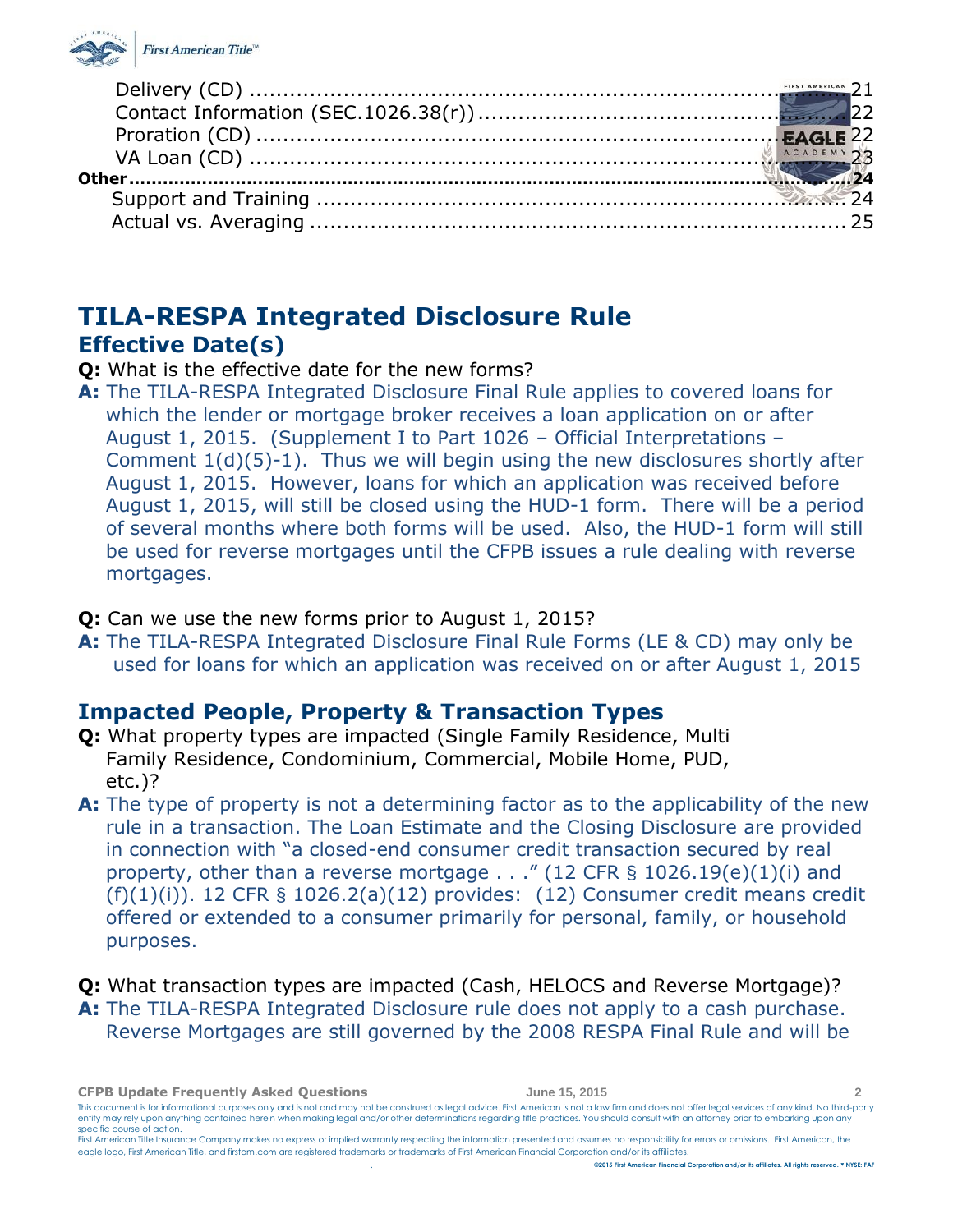

subject to use of the GFE and HUD-1. There is no set form for HELOCs. For reverse mortgages it will be the current HUD-1 as we see it today.



- **Q:** Am I understanding correctly that this new CFPB Rule will NOT apply to (and so a standard HUD-1 will continue to be used for):Cash sales & Owner Finance loans (provided the seller has not done more than five loans in . . . how long?) Contract for Deed Private loans from family members
- **A:** This rule is issued under the Truth in Lending Act and the owner or family member who is making loans may be covered by portions of Regulation Z even if this specific rule does not apply. Private or hard money lenders will need to see if they are covered by the Truth in Lending Act, and if they are required to be licensed as well as if they need to follow this rule. That determination can be very fact specific, as well as impacted by state law. At this juncture I would advise any unlicensed/unregistered lender (who lends money to individuals for personal, family or household use) to get a business specific legal opinion on the matter, not an informal analysis from me. The best short resource on the role of private lenders as well as a guide to the rule is at the CFPB's website (www.consumerfinance.gov) and the Small Entity Guidance that is posted there- both for the Integrated Loan Disclosures rule and the Loan Originator Compensation and Qualification rule.
- **Q:** If the borrower is a Corporation, Partnership or other non-natural person entity (LLC, LLP), is a Closing Disclosure required?
- **A:** No Closing Disclosure is required for a transaction involving a Corporation, Partnership or other non-natural person entity. These entities are exempt under 12 CFR § 1026.3(a)(2).
- **Q:** If a buyer is a Trust and the borrower is the trustor/trustee is a Closing Disclosure required?
- **A:** If the borrower is the trustee of a trust, the lender must decide if the loan purpose is business or personal. If the loan purpose is business, then no Closing Disclosure is used; if the loan proceeds will be used for personal, family or household use, then yes, the Closing Disclosure is required (along with adherence to all the rest of the Rule).

### **Q:** Are investor loans subject to the new rules?

**A:** Consumer credit loans are subject to the new rule. Consumer means credit offered or extended to a consumer primarily for personal, family, or household purposes.

**CFPB Update Frequently Asked Questions June 15, 2015 3**

This document is for informational purposes only and is not and may not be construed as legal advice. First American is not a law firm and does not offer legal services of any kind. No third-party entity may rely upon anything contained herein when making legal and/or other determinations regarding title practices. You should consult with an attorney prior to embarking upon any specific course of action.

First American Title Insurance Company makes no express or implied warranty respecting the information presented and assumes no responsibility for errors or omissions. First American, the eagle logo, First American Title, and firstam.com are registered trademarks or trademarks of First American Financial Corporation and/or its affiliates.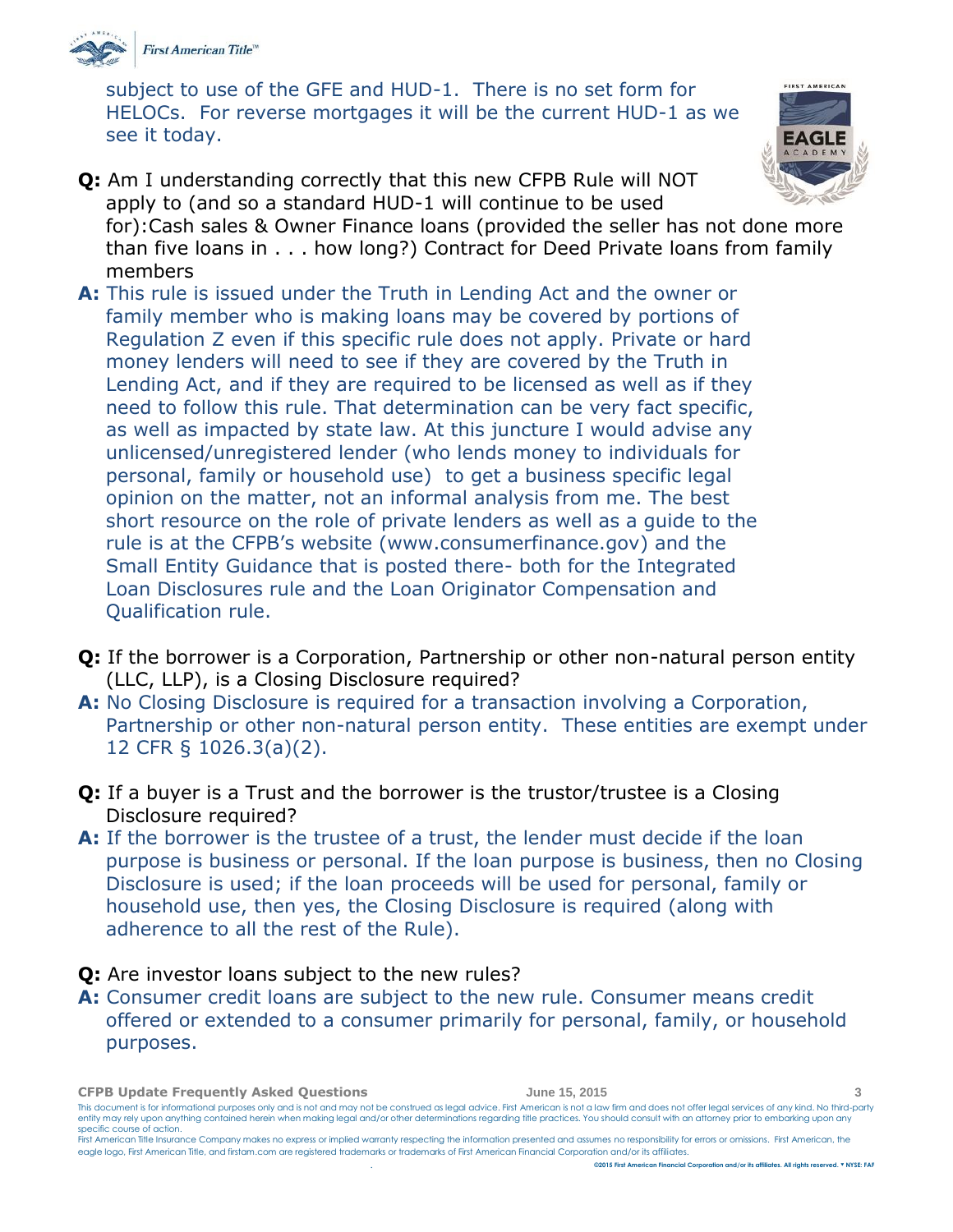

**Q:** Is there anything that specifically refers to 25+ acres and vacant land loans in the new rule? Most vacant land loans are Commercial transactions so they would be exempt.

**A:** 25+ acres loans were exempt from RESPA under the Regulation X and were only covered by TILA if the loan purpose was for personal, family or household use. Under the new rule, effective August 1, 2015, the RESPA exemption has been removed pursuant to Regulation X (12 CFR section 1024.5 (a)) and now the two regulations are consistent. If the loan proceeds are for personal, family or household use, the transaction is covered by the new Rule regardless of the size of the acreage.

Vacant land is not covered by the new Rule for two reasons--if the loan proceeds are not for personal, family or household use, and because the collateral is not improved by a dwelling.

For a detailed explanation of the CFPB's reasoning on this issue, please see pages 102 to 105 of the final rule.

### <span id="page-3-0"></span>**Financing Type**

### **Q:** What financing types are impacted?

**A:** The Loan Estimate and the Closing Disclosure are provided in connection with "a closed-end consumer credit transaction secured by real property, other than a reverse mortgage . . ." (12 CFR § 1026.19(e)(1)(i) and (f)(1)(i)). 12 CFR § 1026.2(a)(12) provides: (12) Consumer credit means credit offered or extended to a consumer primarily for personal, family, or household purposes. **NOTE:** for information about seller carryback loans, see Seller Financing/Carryback Loans below.

### <span id="page-3-1"></span>**Seller Financing/Carryback Loans**

- **Q:** If seller financing is involved, are we allowed to prepare a note and mortgage for the seller?
- **A:** Please refer the agent to underwriting communication NA-Escrow-2013-003- Standard issued 12/30/13 on AgentNet. This bulletin sets forth the position First American is taking. Agents may wish to do likewise.
- **Q:** As a Title Agent, can we prepare Notes, Mortgages, and Amortization Schedules for seller financing? What if it is listed on our title commitment as a requirement?
- **A:** Preparation of these documents is not prohibited. The concern is that these activities may be viewed as falling within the definition of "loan originator" unless we make it clear that we were not involved in the negotiation of the loan. The use of a disclaimer may be necessary.

**CFPB Update Frequently Asked Questions June 15, 2015 4**



This document is for informational purposes only and is not and may not be construed as legal advice. First American is not a law firm and does not offer legal services of any kind. No third-party entity may rely upon anything contained herein when making legal and/or other determinations regarding title practices. You should consult with an attorney prior to embarking upon any specific course of action.

First American Title Insurance Company makes no express or implied warranty respecting the information presented and assumes no responsibility for errors or omissions. First American, the eagle logo, First American Title, and firstam.com are registered trademarks or trademarks of First American Financial Corporation and/or its affiliates.

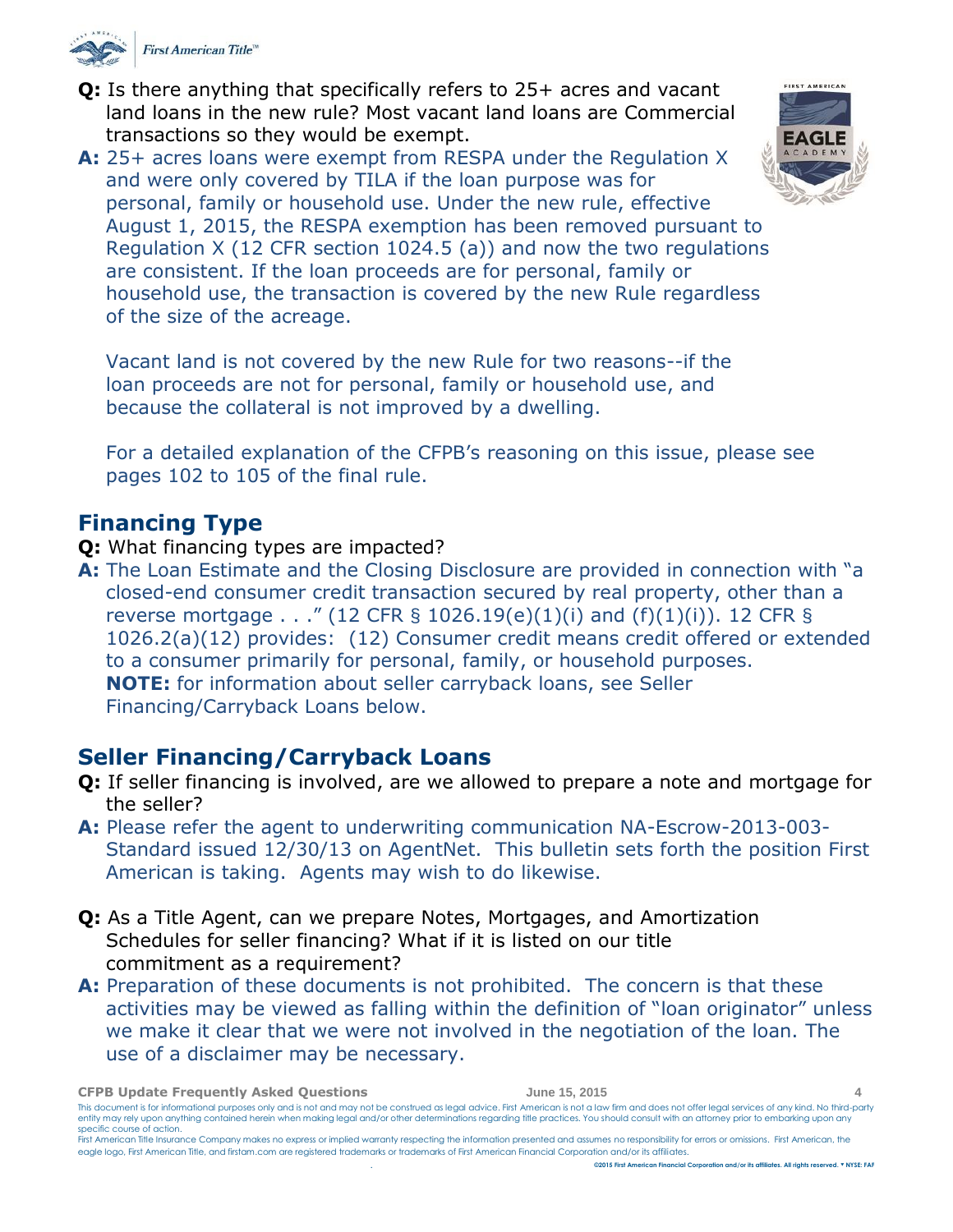

- **Q:** If we are handling the transaction with seller financing, do we need to have something signed by the seller (a disclaimer of sorts) that indicates they are aware of the CFPB regulations?
- **A:** The "Loan Originator Compensation Requirements under the Truth in Lending Act (Regulation Z)" does not require that the seller sign a disclaimer, but it is likely a settlement agent will want the seller to sign some sort of disclaimer that they are aware of the regulation.

**Q:** Is the closing agent responsible for enforcing the seller financing rules?

**A:** No. Enforcement of the Seller Financing rules will be with the agency/bureau responsible for compliance with the Truth in Lending Act. For most, that will be the Consumer Finance Protection Bureau, but for some it may also be the state Banking Department, depending on their legislative mandate.

### <span id="page-4-0"></span>**Rental Property**

- **Q:** What forms are used for rental property?
- **A:** Because a loan for rental property is not "extended to a consumer primarily for personal, family, or household purposes" the new forms would not be required. Rule Reference: The Loan Estimate and the Closing Disclosure are provided in connection with "a closed-end consumer credit transaction secured by real property, other than a reverse mortgage . . ." (12 CFR § 1026.19(e)(1)(i) and  $(f)(1)(i)$ . 12 CFR § 1026.2(a)(12) provides: (12) Consumer credit means credit offered or extended to a consumer primarily for personal, family, or household purposes.

### <span id="page-4-1"></span>**Mobile Homes**

- **Q:** Are the new forms used for Mobile Homes?
- **A:** Mobile Homes affixed to real property are included in the new rule. Rule Reference: The new rule applies to "a closed-end consumer credit transaction secured by real property, other than a reverse mortgage . . ." (12 CFR §  $1026.19(e)(1)(i)$  and  $(f)(1)(i)$ .

### <span id="page-4-2"></span>**Private Party Loans**

- **Q:** Are private party lenders required to use the new forms?
- **A:** The new rule does not apply to loans made by a creditor who makes five or fewer mortgages in a year.

## <span id="page-4-3"></span>**Hard Money Loans**

**Q:** Are hard money loans included in the new rule?

**A:** If the hard money loan is made to a consumer primarily for personal, family, or household purposes, then it would be subject to the new rule.

**CFPB Update Frequently Asked Questions June 15, 2015 5**



This document is for informational purposes only and is not and may not be construed as legal advice. First American is not a law firm and does not offer legal services of any kind. No third-party entity may rely upon anything contained herein when making legal and/or other determinations regarding title practices. You should consult with an attorney prior to embarking upon any specific course of action.



First American Title Insurance Company makes no express or implied warranty respecting the information presented and assumes no responsibility for errors or omissions. First American, the eagle logo, First American Title, and firstam.com are registered trademarks or trademarks of First American Financial Corporation and/or its affiliates. . **©2015 First American Financial Corporation and/or its affiliates. All rights reserved. NYSE: FAF**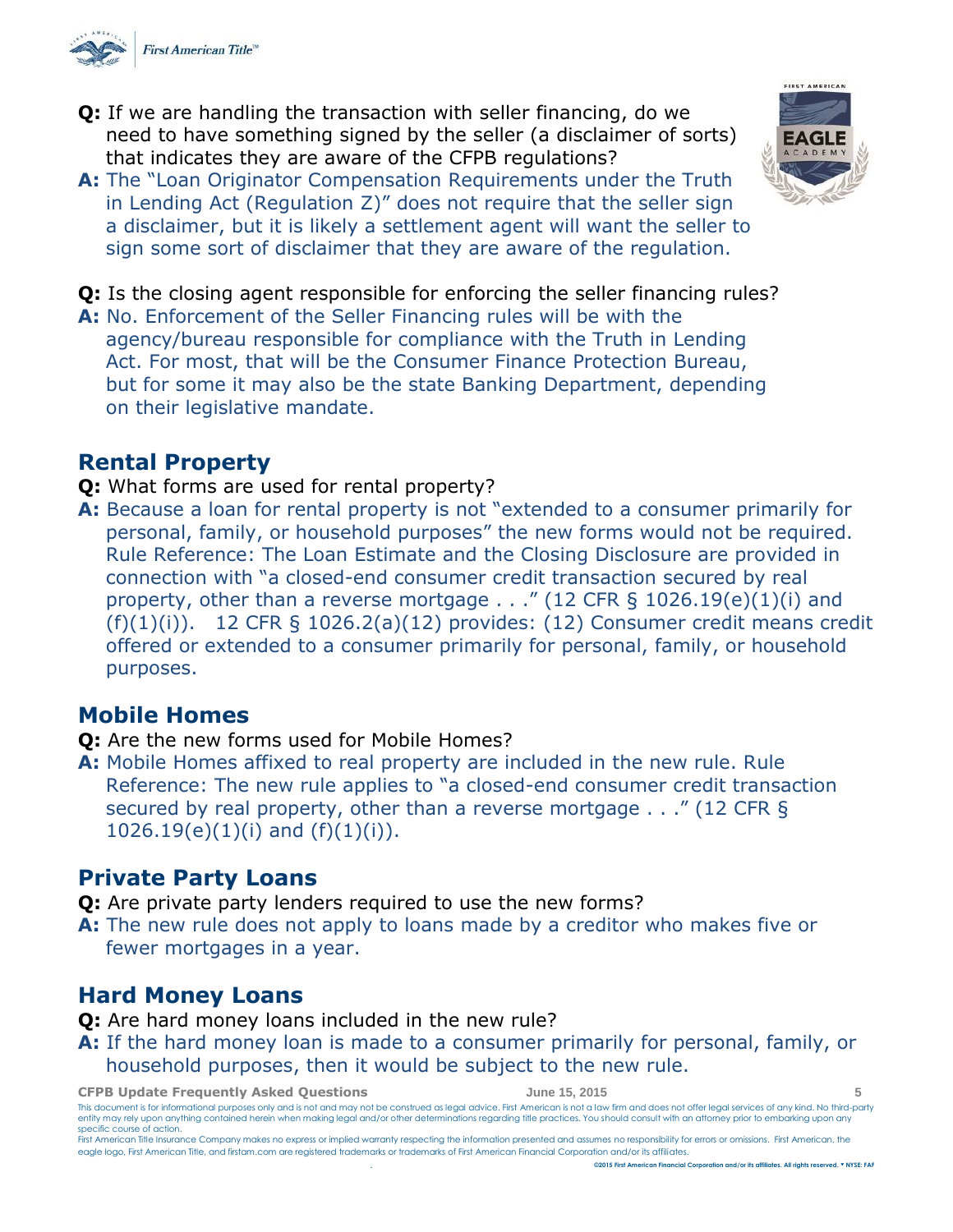

**Q:** How will private financing (Hard money lenders) be handled? Are those individuals whom lend money to investors affected by the new Closing Disclosures and do they fall under the new lending rules? Most do lend more than 5 loans per year.



**A:** Private or hard money lenders will need to see if they are covered by the Truth in Lending Act, and if they are required to be licensed as well as if they need to follow this rule. That determination can be very fact specific, as well as impacted by state law. If in fact the lending is only done to investor purchaser/borrowers such that the loan proceeds are not for personal, family or household use, then the loan transaction is outside of Truth in Lending, but I would advise them to get a legal opinion on the matter, not an informal analysis from me. The best short resource on the role of private lenders as well as a guide to the rule is at the CFPB's website (www.consumerfinance.gov) and the Small Entity Guidance that is posted there- both for the Integrated Loan Disclosures rule and the Loan Originator Compensation and Qualification rule.

### <span id="page-5-0"></span>**Construction Loans**

- **Q:** What forms are used for construction loans?
- **A:** The integrated disclosure provisions apply to construction-only loans, vacantland loans, and loans secured by 25 acres or more if primarily for personal, family, or household purposes. 12 CFR  $\S$  1026.2(a)(12).

### <span id="page-5-1"></span>**Forms**

- **Q:** Are there different forms for the Borrower, Seller or a Refinance transaction?
- **A:** There is a 5 page Closing Disclosure for purchase transactions that includes the Borrower's and Seller's costs. There is a 2 page form for the Seller that includes only Seller costs and excludes the loan information and disclosures. For transactions without a Seller, there is a 3 page Closing Disclosure form that eliminates Seller specific items.
- **Q:** Where is the Title Agent or the Title Insurance Company information disclosed on the LE or CD?
- **A:** Neither is listed on the new forms. The Settlement Agent handling escrow is listed. Note there is no requirement for the Agent premium split be identified on the forms.

### <span id="page-5-2"></span>**Consummation**

**Q:** Will Settlement Agents require the lender to provide the earliest date of consummation?

**CFPB Update Frequently Asked Questions June 15, 2015 6** This document is for informational purposes only and is not and may not be construed as legal advice. First American is not a law firm and does not offer legal services of any kind. No third-party entity may rely upon anything contained herein when making legal and/or other determinations regarding title practices. You should consult with an attorney prior to embarking upon any specific course of action. First American Title Insurance Company makes no express or implied warranty respecting the information presented and assumes no responsibility for errors or omissions. First American, the eagle logo, First American Title, and firstam.com are registered trademarks or trademarks of First American Financial Corporation and/or its affiliates.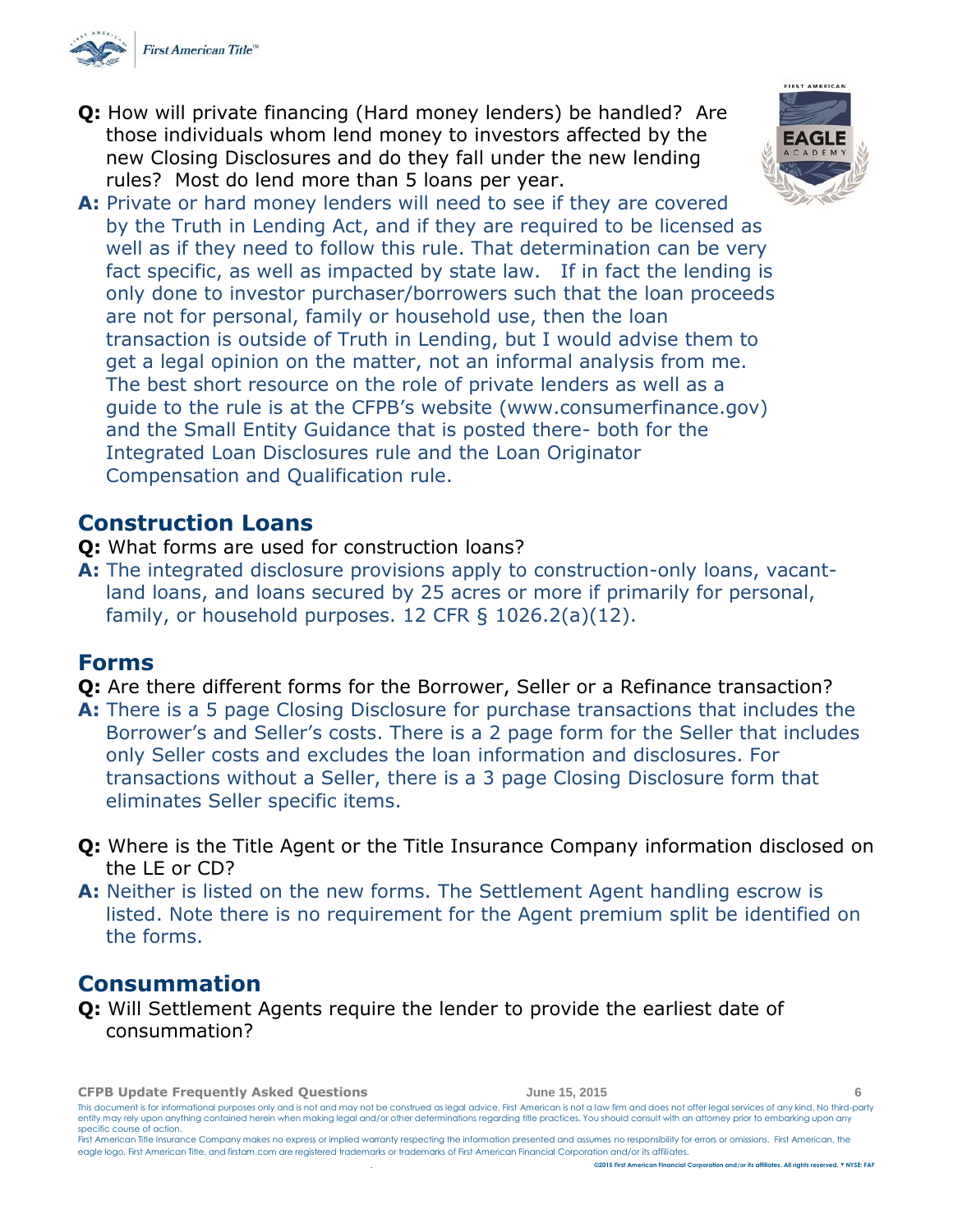

**A:** A best practice would be to obtain the earliest consummation date from the Lender in writing. This would be very helpful when scheduling the Borrower signing.



- **Q:** If consummation is not on the same date as recording/disbursement how are prorations handled when the recording occurs later than originally planned (and as is shown on the Closing Disclosure)?
- **A:** There are a couple of possibilities for this event: If the contract calls for the recording date to be the proration date, and buyer owes more money because of a later recording, then a corrected Closing Disclosure needs to be prepared and sent to the borrower within 30 days. If the borrower does not owe any additional money, then no corrected Closing Disclosure is needed.

However, contracts may be revised in light of the new rule calling for prorations to remain as they are in the Closing Disclosure provided that they don't exceed a certain amount or provided they be done as of a date certain regardless of recording. As a result, there may be changes in procedures due to the rule.

- **Q:** If consummation date is determined as the date of signing and the Closing Disclosure prepared, can the borrower sign later than the closing date shown on the Closing Disclosure?
- **A:** Yes, but a corrected Closing Disclosure still needs to be prepared as of the consummation date if any charges change (for instance per diem interest might change).
- **Q:** What should a settlement agent do if a lender defines consummation as something other than the date the note is signed?
- **A:** Since the lender is liable for any inaccuracy in the Closing Disclosure (including the dates), we do not anticipate that lenders will be relaxed in their interpretations of the rule. However, because the lender is the only one responsible for compliance with the rule, the settlement agent can document the file and proceed without being held responsible. Caution, if the lender's instructions attempt to shift liability to the settlement agent the settlement agent should seek guidance from management or an underwriter.
- **Q:** Can loan documents be signed on Sunday?
- **A:** The validity of a Sunday consummation does not change because of this rule. However, since Sunday is not a business day, the Closing Disclosure would have to be received 3 days prior to the preceding Saturday.
- **Q:** Are they any lenders that will not interpret the 'date of consummation' as, effectively, the date of signing of the loan documents?

**CFPB Update Frequently Asked Questions June 15, 2015 7**

This document is for informational purposes only and is not and may not be construed as legal advice. First American is not a law firm and does not offer legal services of any kind. No third-party entity may rely upon anything contained herein when making legal and/or other determinations regarding title practices. You should consult with an attorney prior to embarking upon any specific course of action.

First American Title Insurance Company makes no express or implied warranty respecting the information presented and assumes no responsibility for errors or omissions. First American, the eagle logo, First American Title, and firstam.com are registered trademarks or trademarks of First American Financial Corporation and/or its affiliates. . **©2015 First American Financial Corporation and/or its affiliates. All rights reserved. NYSE: FAF**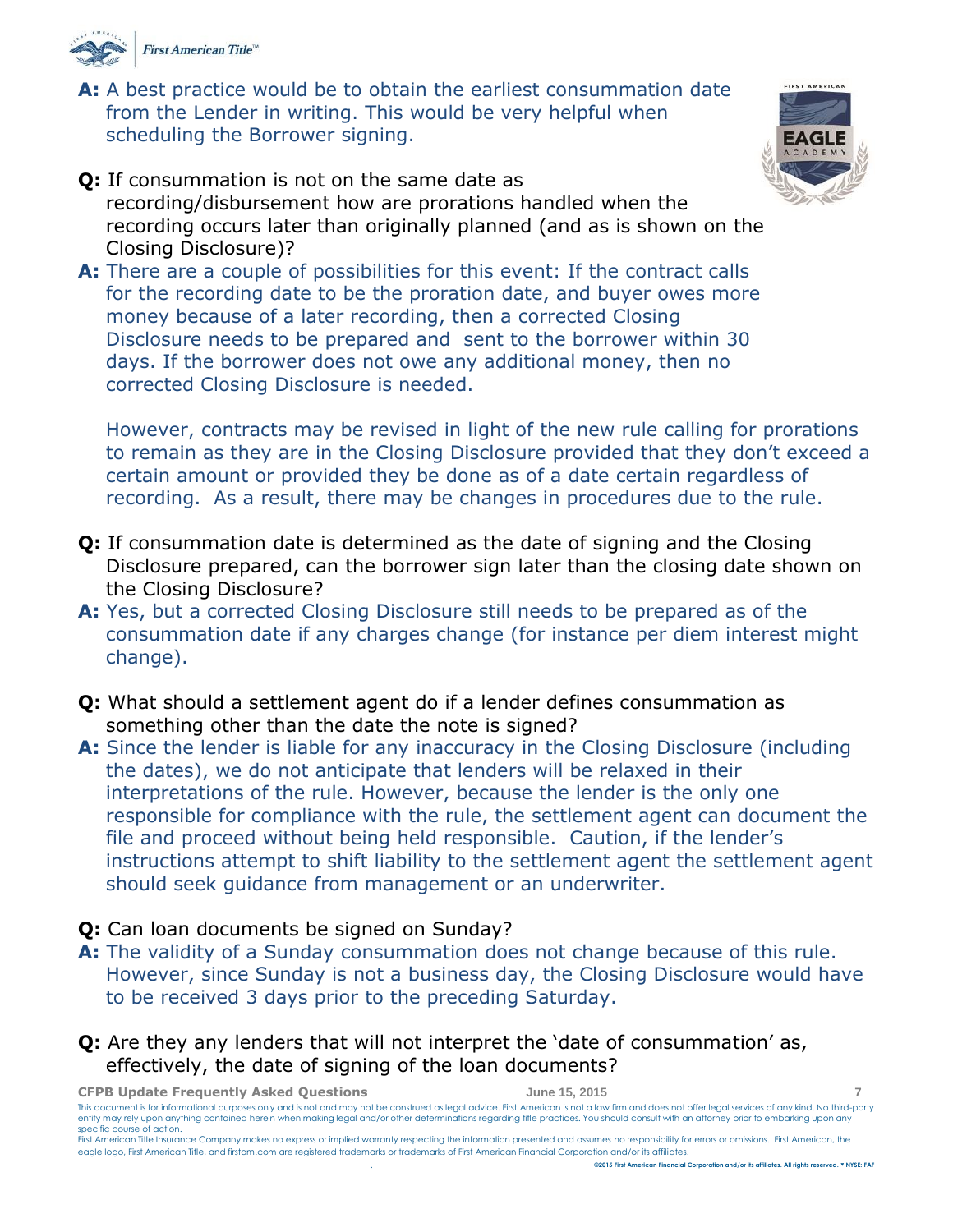

**A:** We're not aware of any at this time. Consummation is the date the consumer becomes obligated under the loan. Earliest date is the signing of the note. However, in some states it could be later (i.e. the recording date). Most likely consummation will be determined by lender. Since the lender is liable for any inaccuracy in the Closing Disclosure (including the dates), we do not anticipate that lenders will be relaxed in their interpretations of the rule. Caution, if the lender's instructions attempt to shift liability to the settlement agent, the settlement agent should seek guidance from management or an underwriter.



### <span id="page-7-0"></span>**Refinance**

- **Q:** Is a borrower contractually liable in a refinance before the 3 day rescission period expires?
- **A:** Yes, under current law and regulation, the date of consummation is the date that the 3 day rescission period begins. The new Rule does not change this.

## <span id="page-7-2"></span><span id="page-7-1"></span>**Loan Estimate Effective Date(s)**

- **Q:** When does the new Loan Estimate go into effect?
- **A:** The Final Rule applies to covered loans for which the lender or mortgage broker receives a loan application on or after August 1, 2015. (Supplement I to Part 1026 – Official Interpretations – Comment  $1(d)(5)-1$

### <span id="page-7-3"></span>**3 Day Disclosure/Delivery Requirements**

- **Q:** Could the Loan Estimate 3 days run concurrent with Closing Disclosure 3 day on re-disclosures?
- **A:** No, the lender may not provide a revised version of the Loan Estimate on or after the date on which the Closing Disclosure has been provided. (*See:* 12 CFR § 1026.19(e)(4)(ii).) If the Closing Disclosure hasn't been issued yet, the lender could issue a revised Loan Estimate if there were "changed circumstances." The consumer must receive a revised version of the Loan Estimate not later than four business days prior to consummation. (*See:* 12 CFR § 1026.19(e)(4)(ii).) If it is mailed then the consumer is considered to have received such version three business days after the lender delivers or places such version in the mail. (*See:*  12 CFR § 1026.19(e)(4)(ii).) The Closing disclosure must be received no later than three business days before consummation. (*See:* 12 CFR § 1026.19(f)(1)(ii).) Thus if a new Loan Estimate was personally delivered four business days prior to consummation and on the next day, three business days prior to consummation, a Closing Disclosure was personally delivered, then the transaction could be consummated after the running of four days.

**CFPB Update Frequently Asked Questions June 15, 2015 8**

This document is for informational purposes only and is not and may not be construed as legal advice. First American is not a law firm and does not offer legal services of any kind. No third-party entity may rely upon anything contained herein when making legal and/or other determinations regarding title practices. You should consult with an attorney prior to embarking upon any specific course of action.

First American Title Insurance Company makes no express or implied warranty respecting the information presented and assumes no responsibility for errors or omissions. First American, the eagle logo, First American Title, and firstam.com are registered trademarks or trademarks of First American Financial Corporation and/or its affiliates.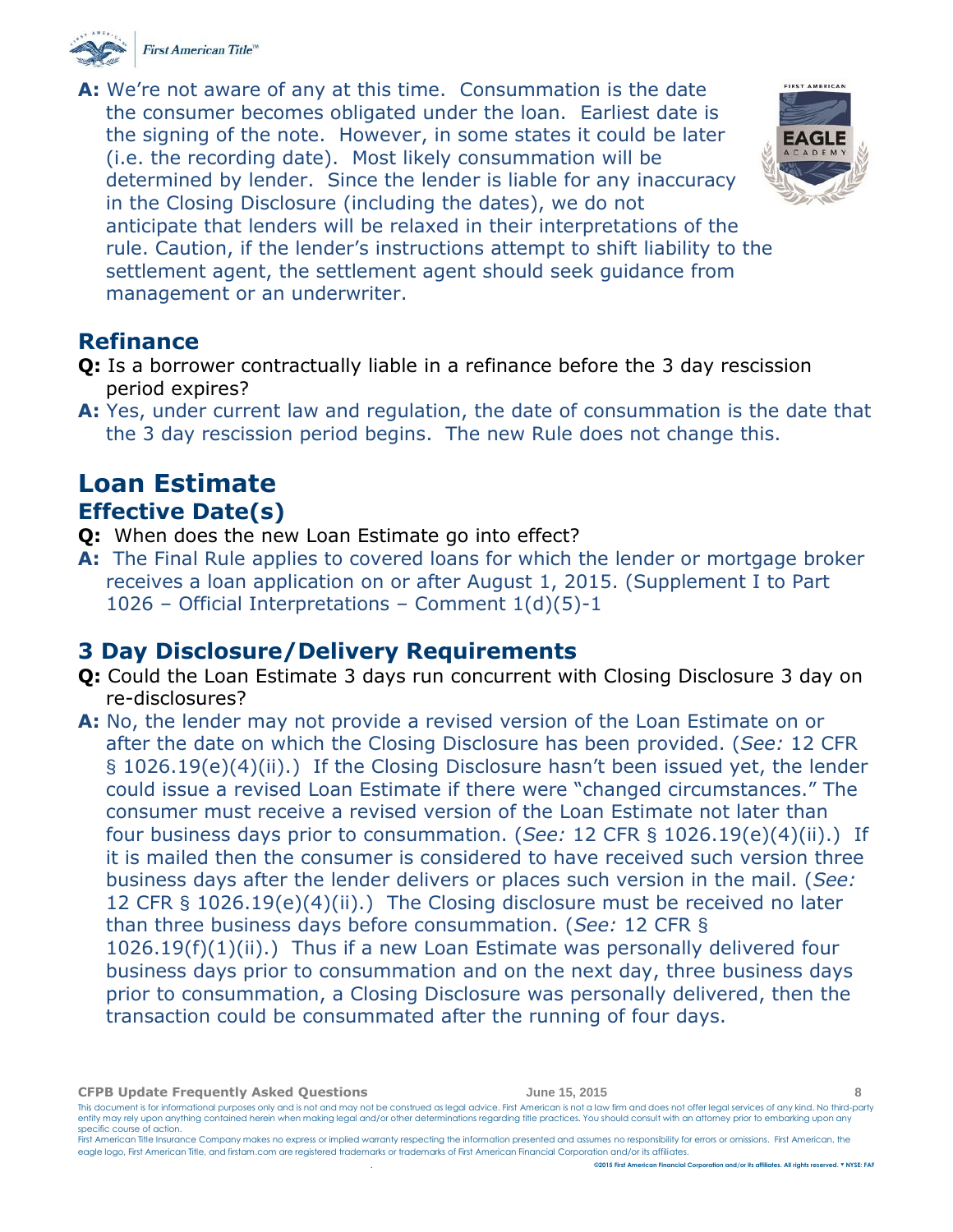



### **Examples: Mail Delivery**

| <b>SUNDAY</b>                           | <b>MONDAY</b>                                                                                      | <b>TUESDAY</b>                               | <b>WEDNESDAY</b>                            | <b>THURSDAY</b>                                     | <b>FRIDAY</b>       | <b>SATURDAY</b>  |
|-----------------------------------------|----------------------------------------------------------------------------------------------------|----------------------------------------------|---------------------------------------------|-----------------------------------------------------|---------------------|------------------|
| 16                                      | 17                                                                                                 | 18                                           | 19                                          | 20<br>Closing<br><b>Disclosure</b><br><b>MAILED</b> | 21<br>Mail<br>Day 1 | 22<br>Mail Day 2 |
| 23<br><b>Sunday</b><br>doesn't<br>count | 24<br>Mail Day $3 =$<br>$Receipt =$<br>Disclosure 3<br><b>Bus Days Prior</b><br>to<br>Consummation | 25<br>2 Bus Days<br>Prior to<br>Consummation | 26<br>1 Bus Day Prior<br>to<br>Consummation | 27<br>Consummation                                  | 28                  | 29               |

### **Hand Delivery**

| <b>SUNDAY</b> | <b>MONDAY</b>                                                                                                   | <b>TUESDAY</b>                               | <b>WEDNESDAY</b>                            | <b>THURSDAY</b>    | <b>FRIDAY</b> | <b>SATURDAY</b> |
|---------------|-----------------------------------------------------------------------------------------------------------------|----------------------------------------------|---------------------------------------------|--------------------|---------------|-----------------|
| 16            | 17                                                                                                              | 18                                           | 19                                          | 20                 | 21            | 22              |
| 23            | 24<br><b>Hand Delivery</b><br>$=$<br>$Receipt =$<br>Disclosure 3<br><b>Bus Days Prior</b><br>to<br>Consummation | 25<br>2 Bus Days<br>Prior to<br>Consummation | 26<br>1 Bus Day Prior<br>to<br>Consummation | 27<br>Consummation | 28            | 29              |

#### **CFPB Update Frequently Asked Questions June 15, 2015 9**

This document is for informational purposes only and is not and may not be construed as legal advice. First American is not a law firm and does not offer legal services of any kind. No third-party<br>specific course of action

eagle logo, First American Title, and firstam.com are registered trademarks or trademarks of First American Financial Corporation and/or its affiliates.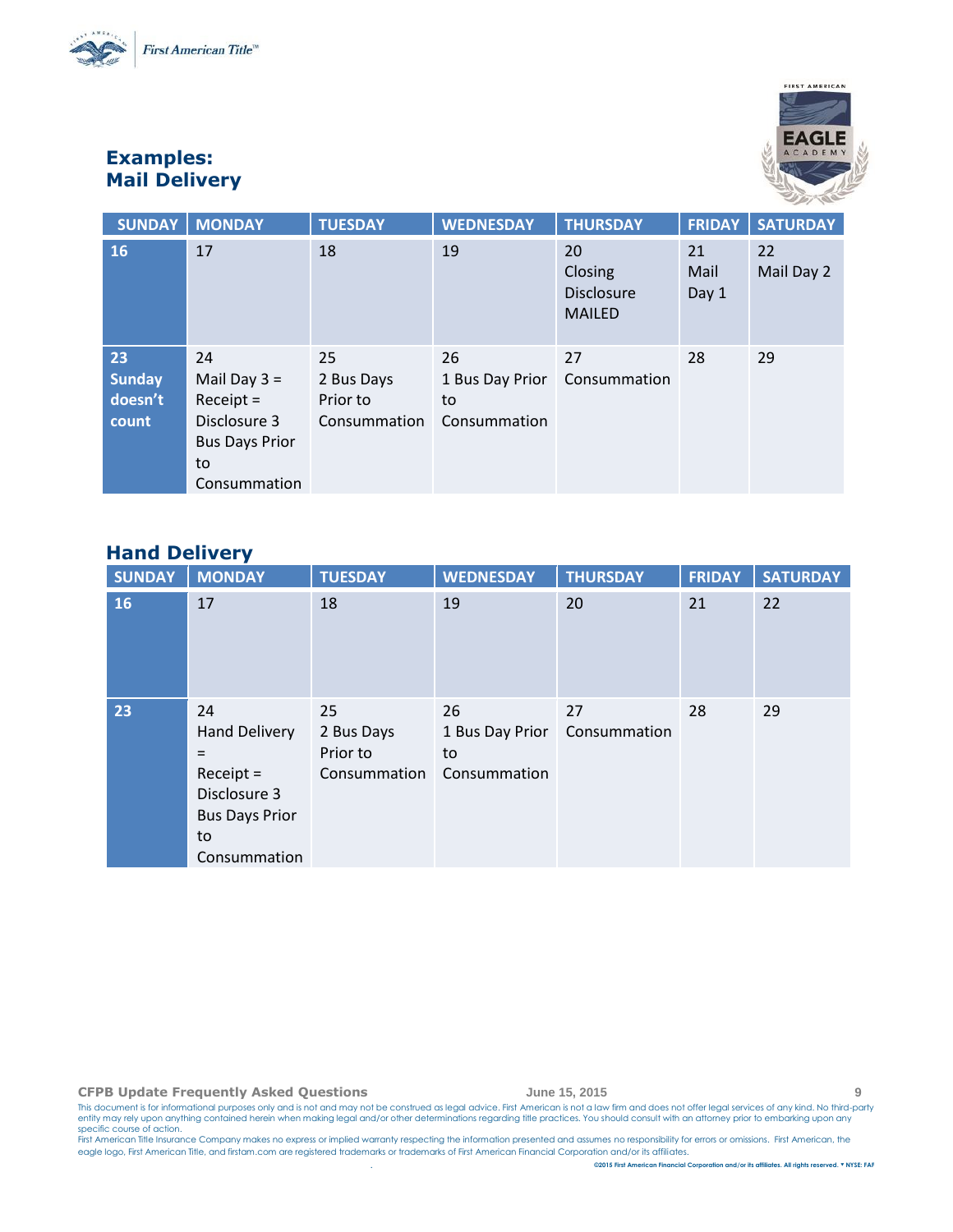

#### **Refinances**

Even with 3 days advance disclosure before closing (consummation), the 3 day rescission period pursuant to 12 CFR § 1026.23 still applies in a refinance of a principal residence:



| <b>SUNDAY</b>                                       | <b>MONDAY</b>                                                                                      | <b>TUESDAY</b>                               | <b>WEDNESDAY</b>                            | <b>THURSDAY</b>                                     | <b>FRIDAY</b>                  | <b>SATURDAY</b>                     |
|-----------------------------------------------------|----------------------------------------------------------------------------------------------------|----------------------------------------------|---------------------------------------------|-----------------------------------------------------|--------------------------------|-------------------------------------|
| <b>16</b>                                           | 17                                                                                                 | 18                                           | 19                                          | 20<br>Closing<br><b>Disclosure</b><br><b>MAILED</b> | 21<br>Mail Day<br>$\mathbf{1}$ | 22<br>Mail Day 2                    |
| 23<br><b>Sunday</b><br>doesn't<br>count             | 24<br>Mail Day $3 =$<br>$Receipt =$<br>Disclosure 3<br><b>Bus Days Prior</b><br>to<br>Consummation | 25<br>2 Bus Days<br>Prior to<br>Consummation | 26<br>1 Bus Day Prior<br>to<br>Consummation | 27<br>Consummation                                  | 28<br>Rescission<br>Day 1      | $\mathbf{1}$<br>Rescission<br>Day 2 |
| $\overline{2}$<br><b>Sunday</b><br>doesn't<br>count | 3<br>Rescission<br>Day $3 =$<br>Rescission<br>expires at<br>midnight                               | $\overline{4}$<br>Okay to<br>disburse        | 5                                           | 6                                                   | $\overline{7}$                 | 8                                   |

### <span id="page-9-0"></span>**Financial Emergency**

- **Q:** What constitutes a financial emergency?
- **A:** Certain waiting periods may be waived by the consumer when there is a bona fide personal financial emergency, including the requirement that the Closing Disclosure be delivered 3 days prior to consummation. (*See:* 12 CFR § 1026.19(f)(1)(iv).) There are very few actual examples in federal rulemaking or case law interpreting the meaning of a bona fide personal financial emergency. The Truth in Lending Act created the concept in conjunction with the imposition of the 3 day right of rescission for a refinance transaction. 12 CFR § 1026.23 (e) states that:

"The consumer may modify or waive the right to rescind if the consumer determines that the extension of credit is needed to meet a bona fide personal financial emergency."

The Official Staff Interpretations do not give any examples of what constitutes such an emergency but cautions that:

"The existence of the consumer's waiver will not, of itself,

automatically insulate the creditor from liability for failing to provide

the right of rescission," meaning that the lender could still be liable

**CFPB Update Frequently Asked Questions June 15, 2015 10**

This document is for informational purposes only and is not and may not be construed as legal advice. First American is not a law firm and does not offer legal services of any kind. No third-party entity may rely upon anything contained herein when making legal and/or other determinations regarding title practices. You should consult with an attorney prior to embarking upon any specific course of action.

First American Title Insurance Company makes no express or implied warranty respecting the information presented and assumes no responsibility for errors or omissions. First American, the eagle logo, First American Title, and firstam.com are registered trademarks or trademarks of First American Financial Corporation and/or its affiliates.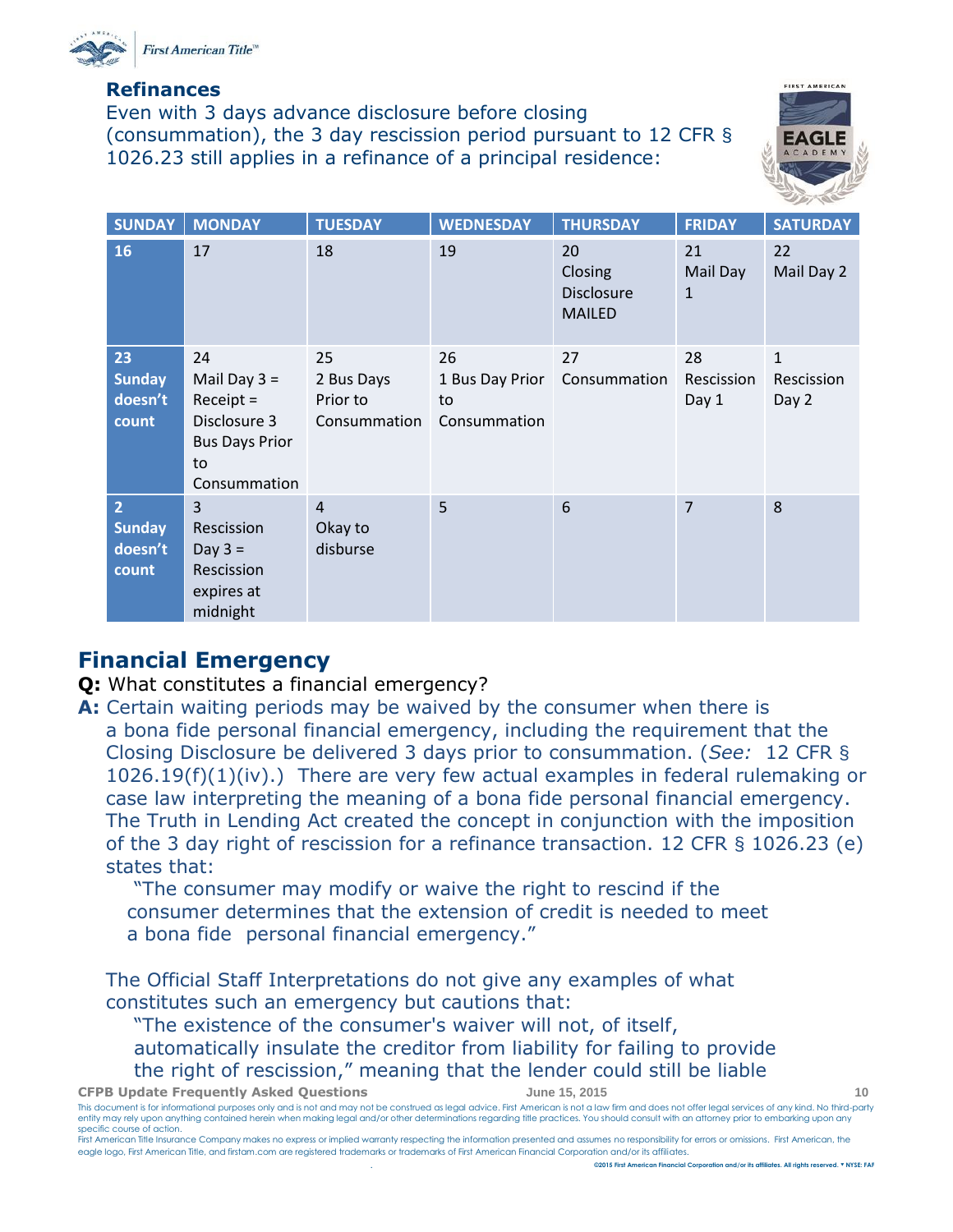

First American Title™

under the law for all of the penalties associated with failure to allow the right to rescind, even if the consumer asked for the waiver. Consequently, lenders have been extremely reluctant to allow such waivers.



In the preamble commentary to the Final rule, the CFPB states that it:

"recognizes that the limited guidance on what constitutes a bona fide personal financial emergency may limit the use of the waiver, but the Bureau believes the waiver should be reserved for limited use: when a consumer faces a true financial emergency, as distinct from an inconvenience."

In the Official Staff Interpretation to 12 CFR § 1026.19(f)(1)(iv) they state: "The imminent sale of the consumer's home at foreclosure, where the foreclosure sale will proceed unless loan proceeds are made available to the consumer during the waiting period, is one example of a bona fide personal financial emergency"

And in the preamble commentary, its notes that this is only one example and that it is "illustrative and not exhaustive" and that other situations such as a "sudden unforeseen military service deadline" or "unforeseen medical emergency" might qualify "depending on the fact and circumstances of the individual case."

A search for Federal Reserve guidance (since the Federal Reserve was the agency that oversaw Truth in Lending prior to the CFPB) shows only a few examples such as the existence of a federally declared natural disaster (storms, floods and the like).

### <span id="page-10-0"></span>**Issuance**

- **Q:** Can a Lender issue multiple LE's on different loan products concurrently to the same consumer?
- **A:** Yes, in fact that is what the CFPB is hoping will happen.

### <span id="page-10-1"></span>**Variations**

- **Q:** When the Lender gives the borrower the Loan Estimate, any items in "Section B Cannot Shop For" will ALWAYS be in the 0% category. The thinking behind this is that if the borrower can't shop for it, the Lender is responsible to quote the "maximum" price?
- **A:** Yes. When the lender gives the borrower the Loan Estimate, any items in "Section B Cannot Shop For" will ALWAYS be in the 0% category because they fail to meet 12 CFR § 1026.19(e)(3)(ii)(C).

**CFPB Update Frequently Asked Questions June 15, 2015 11**

This document is for informational purposes only and is not and may not be construed as legal advice. First American is not a law firm and does not offer legal services of any kind. No third-party entity may rely upon anything contained herein when making legal and/or other determinations regarding title practices. You should consult with an attorney prior to embarking upon any specific course of action.

First American Title Insurance Company makes no express or implied warranty respecting the information presented and assumes no responsibility for errors or omissions. First American, the eagle logo, First American Title, and firstam.com are registered trademarks or trademarks of First American Financial Corporation and/or its affiliates. . **©2015 First American Financial Corporation and/or its affiliates. All rights reserved. NYSE: FAF**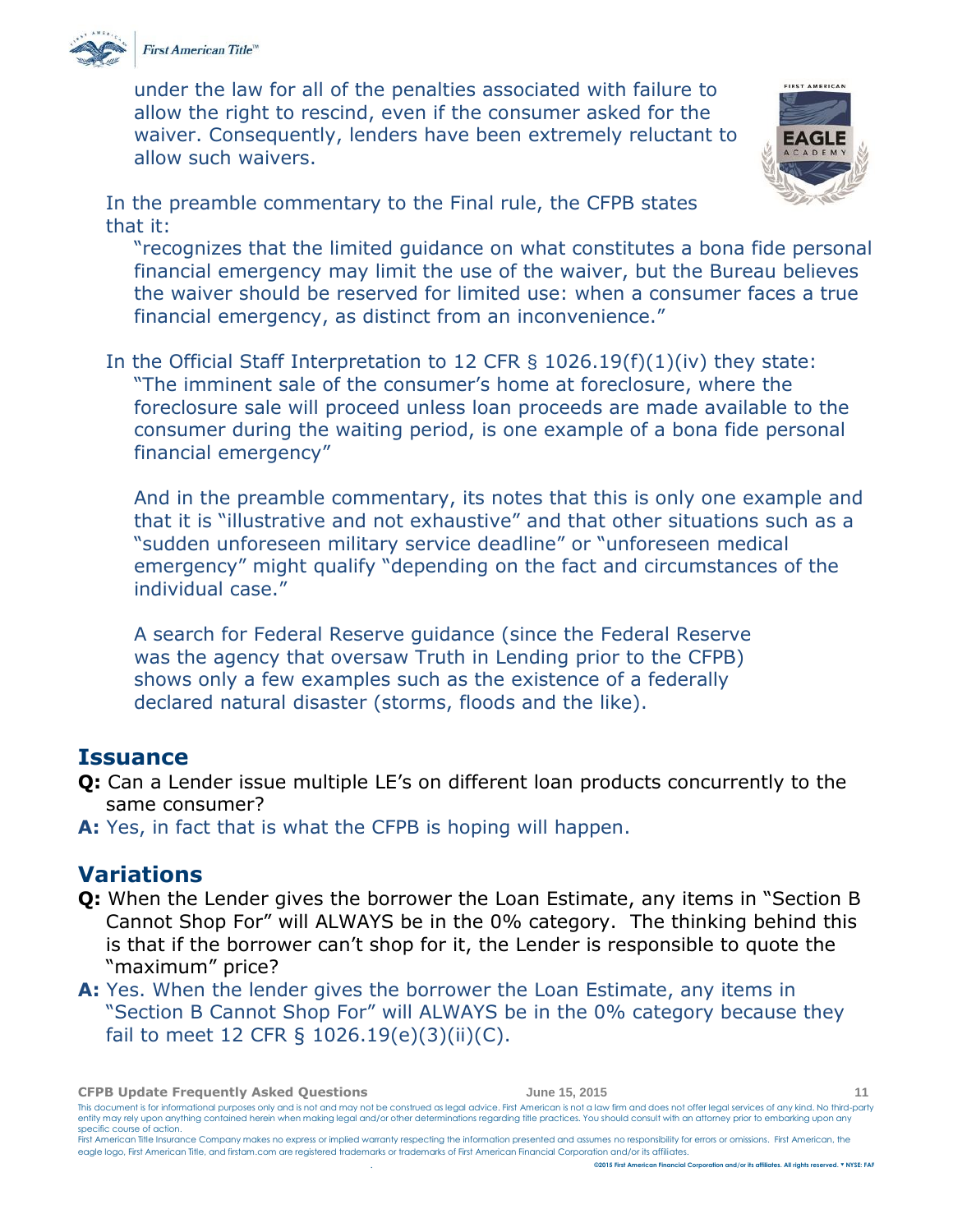

### <span id="page-11-0"></span>**Owner's Title Insurance**

- **Q:** How will owner's and lender's title insurance be disclosed on the loan estimate in states where the borrower is granted a simultaneous issue discount?
- **A:** In states that have a simultaneous issue rate, the loan policy premium will be calculated as if no owner's policy is being issued. The owner's policy premium will be calculated by taking the full owner's policy premium, subtracting the full loan policy premium and adding the simultaneous issue rate.

## <span id="page-11-2"></span><span id="page-11-1"></span>**Closing Disclosure Effective Date(s)**

- **Q:** What is the effective date for the new forms?
- **A:** The TILA-RESPA Integrated Disclosure applies to covered loans for which the lender or mortgage broker receives a loan application on or after August 1, 2015. (Supplement I to Part 1026 – Official Interpretations – Comment  $1(d)(5)-1$ ). Thus we will begin using the new disclosures shortly after August 1, 2015. However, loans for which an application was received before August 1, 2015, will still be closed using the HUD-1 form. There will be a period of several months where both forms will be used. Also, the HUD-1 form will still be used for reverse mortgages until the CFPB issues a rule dealing with reverse mortgages.
- **Q:** Does the Closing Disclosure (CD) expire?
- **A:** The CD doesn't expire just as there is never a "Final" CD. There will eventually be a last CD transmitted, but nothing marked as final. A CD that is inaccurate hasn't expired, but will need a Corrected CD to correct the inaccuracies, if found within the timeframe stated by the Rule.

## <span id="page-11-3"></span>**3 Day Disclosure/Delivery Requirements**

- **Q:** If the HOA demand letter changes, will the closing disclosure have to be changed and then wait another 3 days?
- **A:** No. There are only 3 events that will trigger a new 3 business day waiting period: 1) a change in the annual percentage rate that becomes inaccurate (increase) by the allowed amount (1/8 % for most loans, 1/4 % for certain loans); 2) the loan product changed; or 3) a prepayment penalty was added pursuant to 12 CFR § 1026.19(f)(2)(ii). If the change is not due to one of these 3 events, then a new Closing Disclosure must be provided to the consumer, but there will not be a new 3 business day waiting period pursuant to 12 CFR § 1026.19(f)(2)(i).



FIRST AMERICAN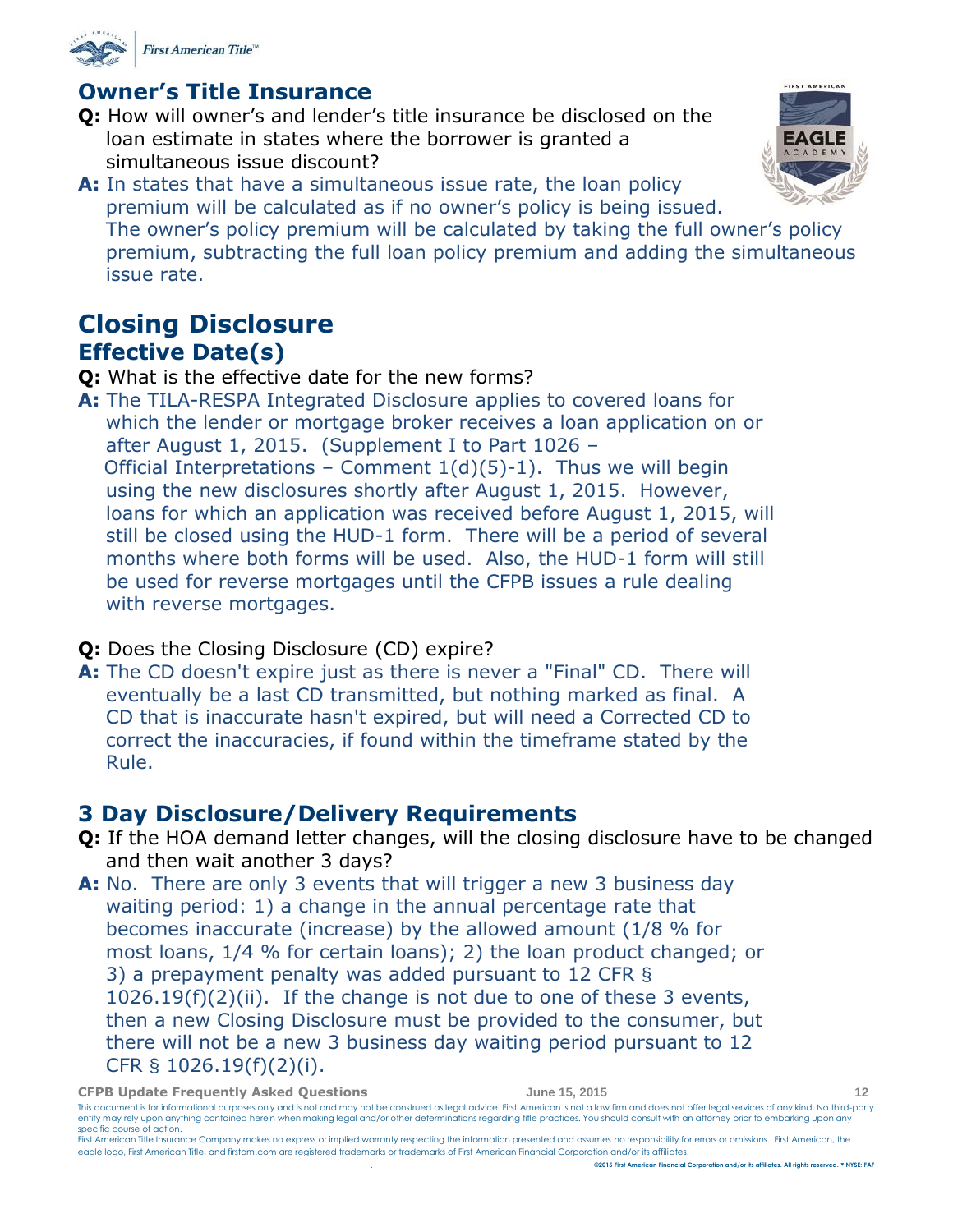

**Q:** Nowadays, most documents are distributed via email. If a borrower receives the closing disclosure by email and signs and returns via email, does my receipt of the email start the clock for the 3 business days?



**A:** Mail, email, FedEx, email with eSign receipt and in hand delivery, all may require different rules with different business partners. This is a very complex topic and there are many questions that still need to be answered. We will be receiving more information as time passes and will share that, but here is what we know now:

Comment 19(e)(1)(iv)-2 provides guidance regarding delivery of the Loan Estimate by e-mail:

2. *Electronic delivery.* The three-business-day period provided in § 1026.19(e)(1)(iv) applies to methods of electronic delivery, such as email. For example, if a creditor sends the disclosures required under § 1026.19(e) via email on Monday, pursuant to  $\S$  1026.19(e)(1)(iv) the consumer is considered to have received the disclosures on Thursday, three business days later. The creditor may, alternatively, rely on evidence that the consumer received the emailed disclosures earlier. For example, if the creditor emails the disclosures at 1 p.m. on Tuesday, the consumer emails the creditor with an acknowledgement of receipt of the disclosures at 5 p.m. on the same day, the creditor could demonstrate that the disclosures were received on the same day. Creditors using electronic delivery methods, such as email, must also comply with § 1026.37(o)(3)(iii), which provides that the disclosures in § 1026.37 may be provided to the consumer in electronic form, subject to compliance with the consumer consent and other applicable provisions of the E-Sign Act. For example, if a creditor delivers the disclosures required under § 1026.19(e)(1)(i) to a consumer via email, but the creditor did not obtain the consumer's consent to receive disclosures via email prior to delivering the disclosures, then the creditor does not comply with § 1026.37(o)(3)(iii), and the creditor does not comply with  $\S$  1026.19(e)(1)(i), assuming the disclosures were not provided in a different manner in accordance with the timing requirements of  $\S$  1026.19(e)(1)(iii).

#### Comment 1026.19(f)(1)(iii)-2

2. *Other forms of delivery*. Creditors that use electronic mail or a courier other than the United States Postal Service also may follow the approach for disclosures provided by mail described in comment  $19(f)(1)(iii)-1$ . For example, if a creditor sends a disclosure required under § 1026.19(f) via email on Monday, pursuant to  $\S$  026.19(f)(1)(iii) the consumer is considered to have received the disclosure on Thursday, three business days later. The

**CFPB Update Frequently Asked Questions June 15, 2015 13**

This document is for informational purposes only and is not and may not be construed as legal advice. First American is not a law firm and does not offer legal services of any kind. No third-party entity may rely upon anything contained herein when making legal and/or other determinations regarding title practices. You should consult with an attorney prior to embarking upon any specific course of action. First American Title Insurance Company makes no express or implied warranty respecting the information presented and assumes no responsibility for errors or omissions. First American, the

eagle logo, First American Title, and firstam.com are registered trademarks or trademarks of First American Financial Corporation and/or its affiliates. . **©2015 First American Financial Corporation and/or its affiliates. All rights reserved. NYSE: FAF**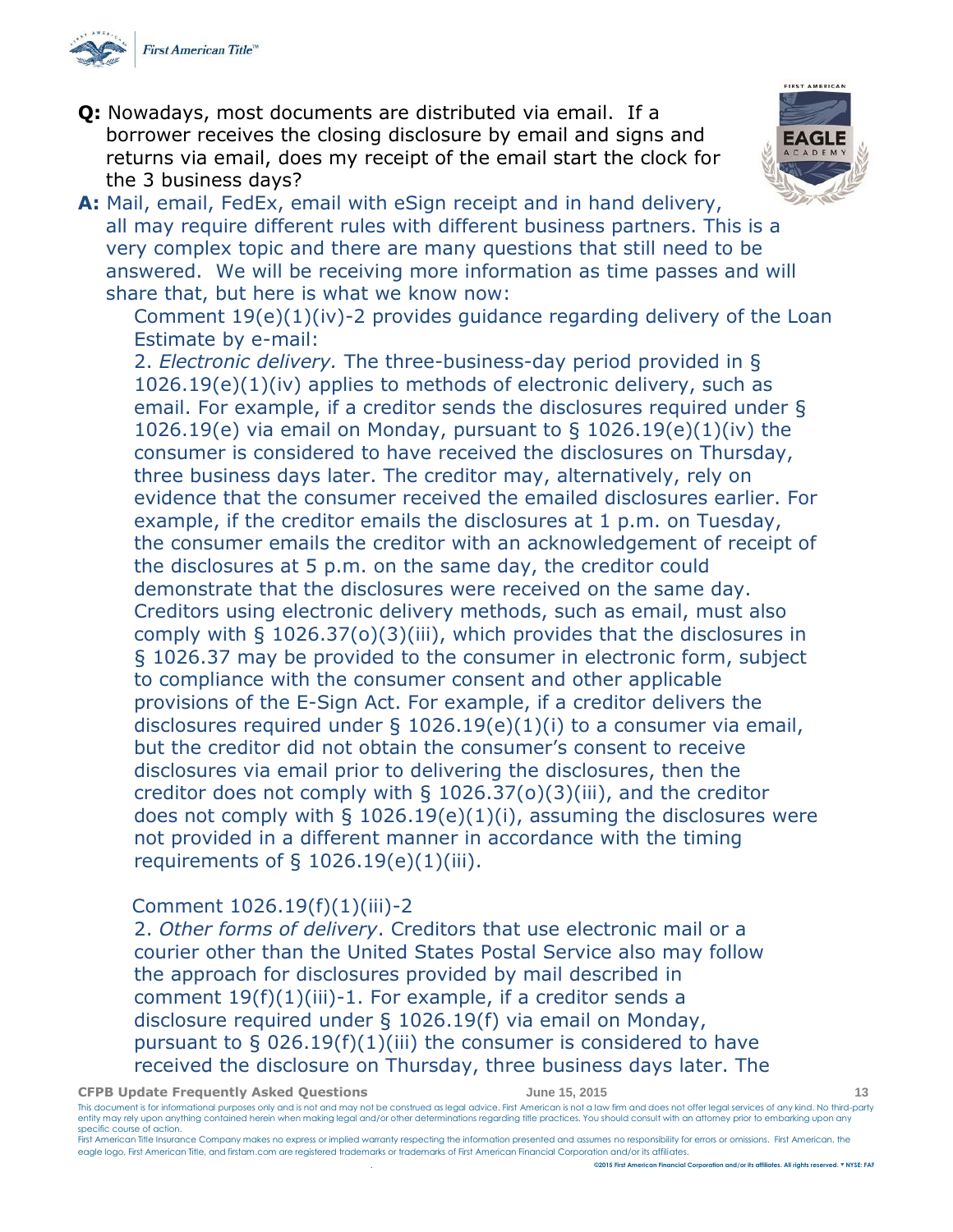

First American Title™

creditor may, alternatively, rely on evidence that the consumer received the emailed disclosures earlier after delivery. See comment  $19(e)(1)(iv)$ -2 for an example in which the creditor emails disclosures and receives an acknowledgment from the consumer on the same day. Creditors using electronic delivery methods, such as email, must also comply with § 1026.38(t)(3)(iii). For example, if a creditor delivers the disclosures required by § 1026.19(f)(1)(i) to a consumer via email, but the creditor did not obtain the consumer's consent to receive disclosures via email prior to delivering the disclosures, then the creditor does not comply with § 1026.38(t)(3)(iii), and the creditor does not comply with  $\S$  1026.19(f)(1)(i), assuming the disclosures were not provided in a different manner in accordance with the timing requirements of  $\S$  1026.19(f)(1)(ii).



#### **Examples: Mail Delivery**

| <b>SUNDAY</b>                           | <b>MONDAY</b>                                                                                      | <b>TUESDAY</b>                               | <b>WEDNESDAY</b>                                 | <b>THURSDAY</b>                                     | <b>FRIDAY</b>       | <b>SATURDAY</b>  |
|-----------------------------------------|----------------------------------------------------------------------------------------------------|----------------------------------------------|--------------------------------------------------|-----------------------------------------------------|---------------------|------------------|
| 16                                      | 17                                                                                                 | 18                                           | 19                                               | 20<br>Closing<br><b>Disclosure</b><br><b>MAILED</b> | 21<br>Mail<br>Day 1 | 22<br>Mail Day 2 |
| 23<br><b>Sunday</b><br>doesn't<br>count | 24<br>Mail Day $3 =$<br>$Receipt =$<br>Disclosure 3<br><b>Bus Days Prior</b><br>to<br>Consummation | 25<br>2 Bus Days<br>Prior to<br>Consummation | 26<br>1 Business Day<br>Prior to<br>Consummation | 27<br>Consummation                                  | 28                  | 29               |

#### **Hand Delivery**

| <b>SUNDAY</b> | <b>MONDAY</b>                                                                                                   | <b>TUESDAY</b>                               | <b>WEDNESDAY</b>                            | <b>THURSDAY</b>    | <b>FRIDAY</b> | <b>SATURDAY</b> |
|---------------|-----------------------------------------------------------------------------------------------------------------|----------------------------------------------|---------------------------------------------|--------------------|---------------|-----------------|
| 16            | 17                                                                                                              | 18                                           | 19                                          | 20                 | 21            | 22              |
| 23            | 24<br><b>Hand Delivery</b><br>$=$<br>$Receipt =$<br>Disclosure 3<br><b>Bus Days Prior</b><br>to<br>Consummation | 25<br>2 Bus Days<br>Prior to<br>Consummation | 26<br>1 Bus Day Prior<br>to<br>Consummation | 27<br>Consummation | 28            | 29              |

**CFPB Update Frequently Asked Questions June 15, 2015 14**

This document is for informational purposes only and is not and may not be construed as legal advice. First American is not a law firm and does not offer legal services of any kind. No third-party entity may rely upon anything contained herein when making legal and/or other determinations regarding title practices. You should consult with an attorney prior to embarking upon any specific course of action.

First American Title Insurance Company makes no express or implied warranty respecting the information presented and assumes no responsibility for errors or omissions. First American, the eagle logo, First American Title, and firstam.com are registered trademarks or trademarks of First American Financial Corporation and/or its affiliates.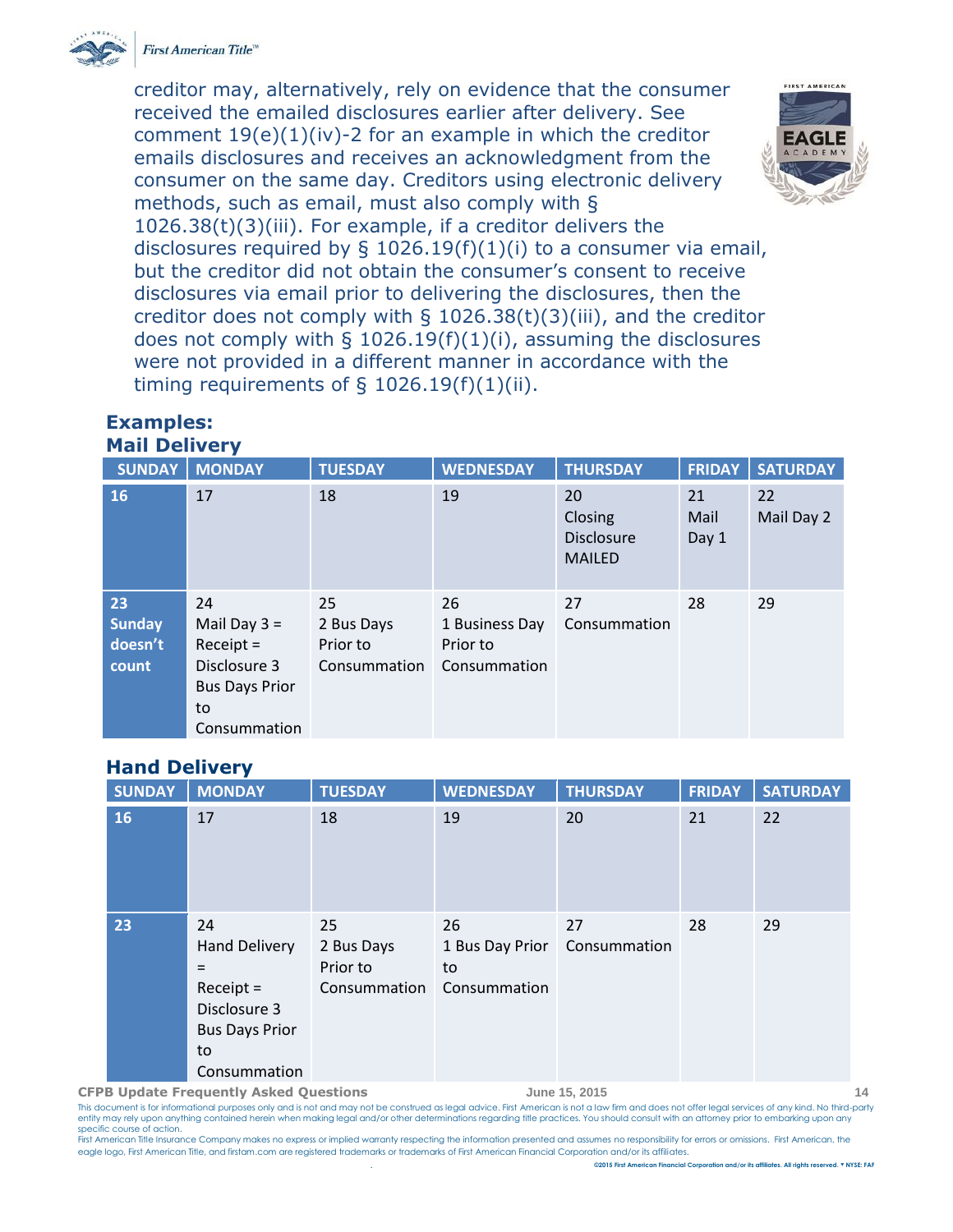

#### **Refinances**

Even with 3 days advance disclosure before closing (consummation), the 3 day rescission period still applies in refinance of principal residence:



| <b>SUNDAY</b>                                       | <b>MONDAY</b>                                                                                      | <b>TUESDAY</b>                               | <b>WEDNESDAY</b>                            | <b>THURSDAY</b>                                     | <b>FRIDAY</b>                  | <b>SATURDAY</b>                     |
|-----------------------------------------------------|----------------------------------------------------------------------------------------------------|----------------------------------------------|---------------------------------------------|-----------------------------------------------------|--------------------------------|-------------------------------------|
| 16                                                  | 17                                                                                                 | 18                                           | 19                                          | 20<br>Closing<br><b>Disclosure</b><br><b>MAILED</b> | 21<br>Mail Day<br>$\mathbf{1}$ | 22<br>Mail Day 2                    |
| 23<br><b>Sunday</b><br>doesn't<br>count             | 24<br>Mail Day $3 =$<br>$Receipt =$<br>Disclosure 3<br><b>Bus Days Prior</b><br>to<br>Consummation | 25<br>2 Bus Days<br>Prior to<br>Consummation | 26<br>1 Bus Day Prior<br>to<br>Consummation | 27<br>Consummation                                  | 28<br>Rescission<br>Day 1      | $\mathbf{1}$<br>Rescission<br>Day 2 |
| $\overline{2}$<br><b>Sunday</b><br>doesn't<br>count | 3<br>Rescission<br>Day $3 =$<br>Rescission<br>expires at<br>midnight                               | $\overline{4}$<br>Okay to<br>disburse        | 5                                           | $6\phantom{1}6$                                     | $\overline{7}$                 | 8                                   |

- **Q:** What is acceptable proof of delivery of the Closing Disclosure?
- **A:** The rule says that delivery is made in hand, is mailed via the US Postal Service and three business days have passed, or if the creditor has actual proof of delivery in another format such as a signed receipt from a courier such as FedEx or UPS. If it is delivered electronically the creditor must comply with the federal E-Sign Act. A cautious approach would be to obtain a waiver from all parties.

### <span id="page-14-0"></span>**Owner's Title Insurance**

- **Q:** Does the owner's title insurance premium have to appear on the borrower's side even if the seller is paying?
- **A:** No. If the Seller is paying, it will appear in the Seller column.
- **Q:** How will owner's and lender's title insurance be disclosed on the loan estimate in states where the borrower is granted a simultaneous issue discount?
- **A:** In states that have a simultaneous issue rate, the loan policy premium will be calculated as if no owner's policy is being issued. The owner's policy premium will be calculated by taking the full owner's policy premium, subtracting the full loan policy premium and adding the simultaneous issue rate.

**CFPB Update Frequently Asked Questions June 15, 2015 15**

This document is for informational purposes only and is not and may not be construed as legal advice. First American is not a law firm and does not offer legal services of any kind. No third-party entity may rely upon anything contained herein when making legal and/or other determinations regarding title practices. You should consult with an attorney prior to embarking upon any specific course of action.

First American Title Insurance Company makes no express or implied warranty respecting the information presented and assumes no responsibility for errors or omissions. First American, the eagle logo, First American Title, and firstam.com are registered trademarks or trademarks of First American Financial Corporation and/or its affiliates. . **©2015 First American Financial Corporation and/or its affiliates. All rights reserved. NYSE: FAF**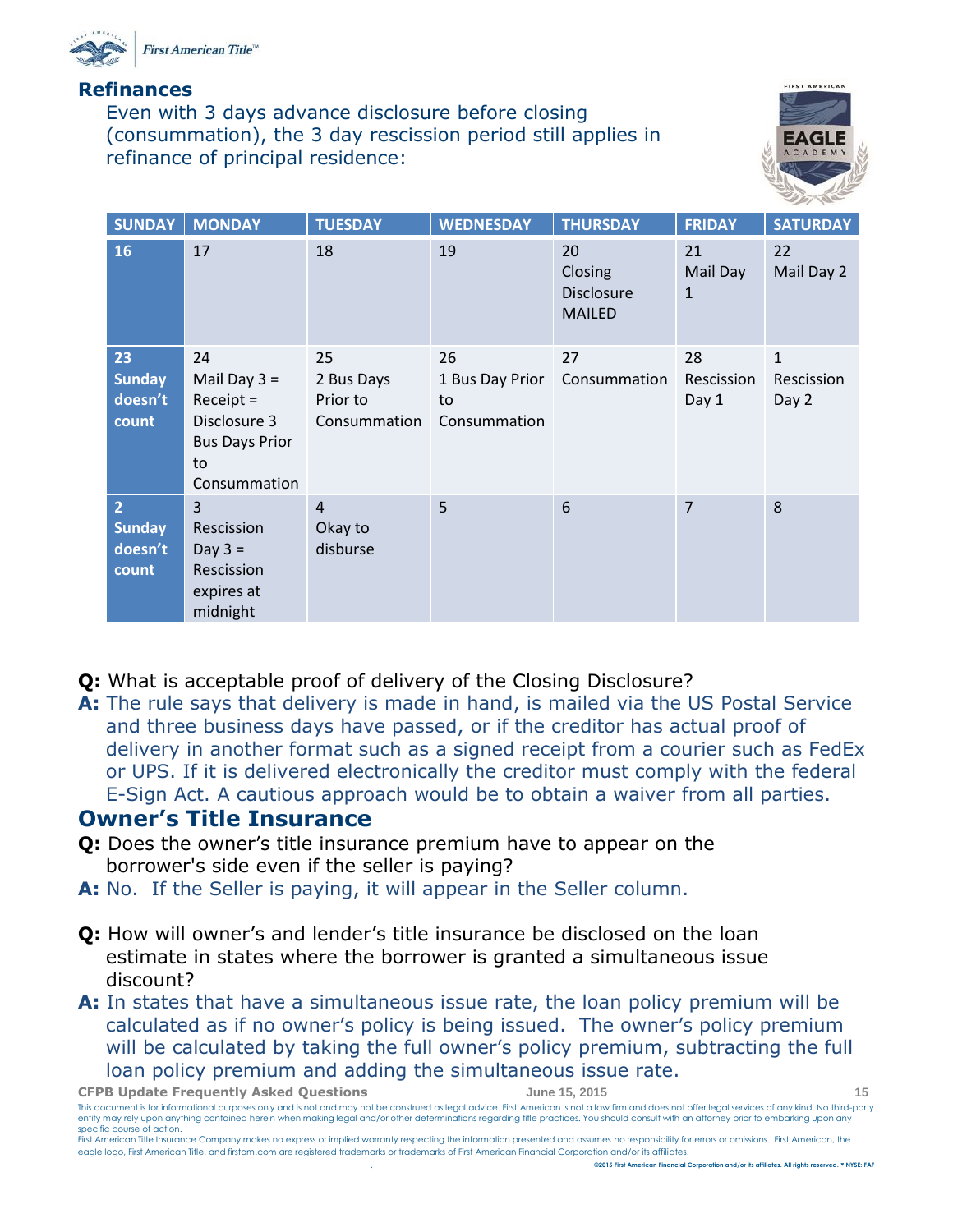

- **Q:** Under the new rule will it still be possible to order title before the lender is identified? If yes, how would do this and still maintain the integrity of the Loan Estimate?
- **A:** Yes If you show an amount on the LE and it is not shown on the CD then you would assume for tolerance proposes that it was not shown on the LE. For example: Show the Owner's policy on the LE at \$450 but it is opted out on the CD – for the purposes of calculating tolerances assume LE showed \$0 and the CD showed \$0. Reference is 19(e)(3)(ii)-5

<span id="page-15-0"></span>

- **Q:** Since an owner's policy is not required by the lender, if it is provided by a settlement agent that is on the CANNOT Shop for written list, does the Owner's policy charge impact the APR?
- **A:** Regardless of who provides the Owners Title insurance policy, the cost is in the unlimited tolerance (variation) group because it is not required by the lender. The cost of the policy is specifically excluded from the calculation of the finance charge which is a component of the APR. (See:  $12$  CFR §  $1026.4(c)(7)$ - Real-Estate Related Fees, item (i) Fees for title examination, abstract of title, title insurance, property survey and similar purposes.)

### **Agent/Underwriter Split**

- **Q:** Where do we show the agent/underwriter split of premium on the new disclosures?
- **A:** The agent/underwriter split is not required to be on the Closing Disclosure form.

### <span id="page-15-1"></span>**Line Usage**

- **Q:** Are there unlimited lines available for additional costs to be shown on the closing disclosure?
- **A:** No. Line numbers provided on page 2 of the Closing Disclosure that are not used may be deleted and the deleted line numbers added to the space provided for any other paragraph on page 2 as necessary to accommodate the disclosure of additional items pursuant to  $1026.38(t)(5)(iv)(A)$ . To the extent that adding or deleting line numbers provided on page 2 does not accommodate an itemization of all information required to be disclosed on page 2, the information may be disclosed on pages 2a for the Loan Costs and page 2b for the Other Costs pursuant to  $1026.38(t)(5)(iv)(B)$ . If more lines are needed for page 3 an additional sheet may be added pursuant to comments  $38(j)$ -2 and  $38(k)$ -2. This is where customary recitals and information used locally in real estate closings (for example, a breakdown of payoff figures, a breakdown of the consumer's total monthly mortgage payments, an accounting of debits received and check disbursements, a statement stating receipt of funds, applicable special stipulations between consumer and seller, and the date funds are

| <b>CFPB Update Frequently Asked Questions</b>                                                                                                            | June 15, 2015                                                                                                                                                                                                                                                                                                                                                                                   | 16. |
|----------------------------------------------------------------------------------------------------------------------------------------------------------|-------------------------------------------------------------------------------------------------------------------------------------------------------------------------------------------------------------------------------------------------------------------------------------------------------------------------------------------------------------------------------------------------|-----|
| specific course of action.                                                                                                                               | This document is for informational purposes only and is not and may not be construed as legal advice. First American is not a law firm and does not offer legal services of any kind. No third-party<br>entity may rely upon anything contained herein when making legal and/or other determinations regarding title practices. You should consult with an attorney prior to embarking upon any |     |
|                                                                                                                                                          | First American Title Insurance Company makes no express or implied warranty respecting the information presented and assumes no responsibility for errors or omissions. First American, the                                                                                                                                                                                                     |     |
| eagle logo, First American Title, and firstam.com are registered trademarks or trademarks of First American Financial Corporation and/or its affiliates. |                                                                                                                                                                                                                                                                                                                                                                                                 |     |

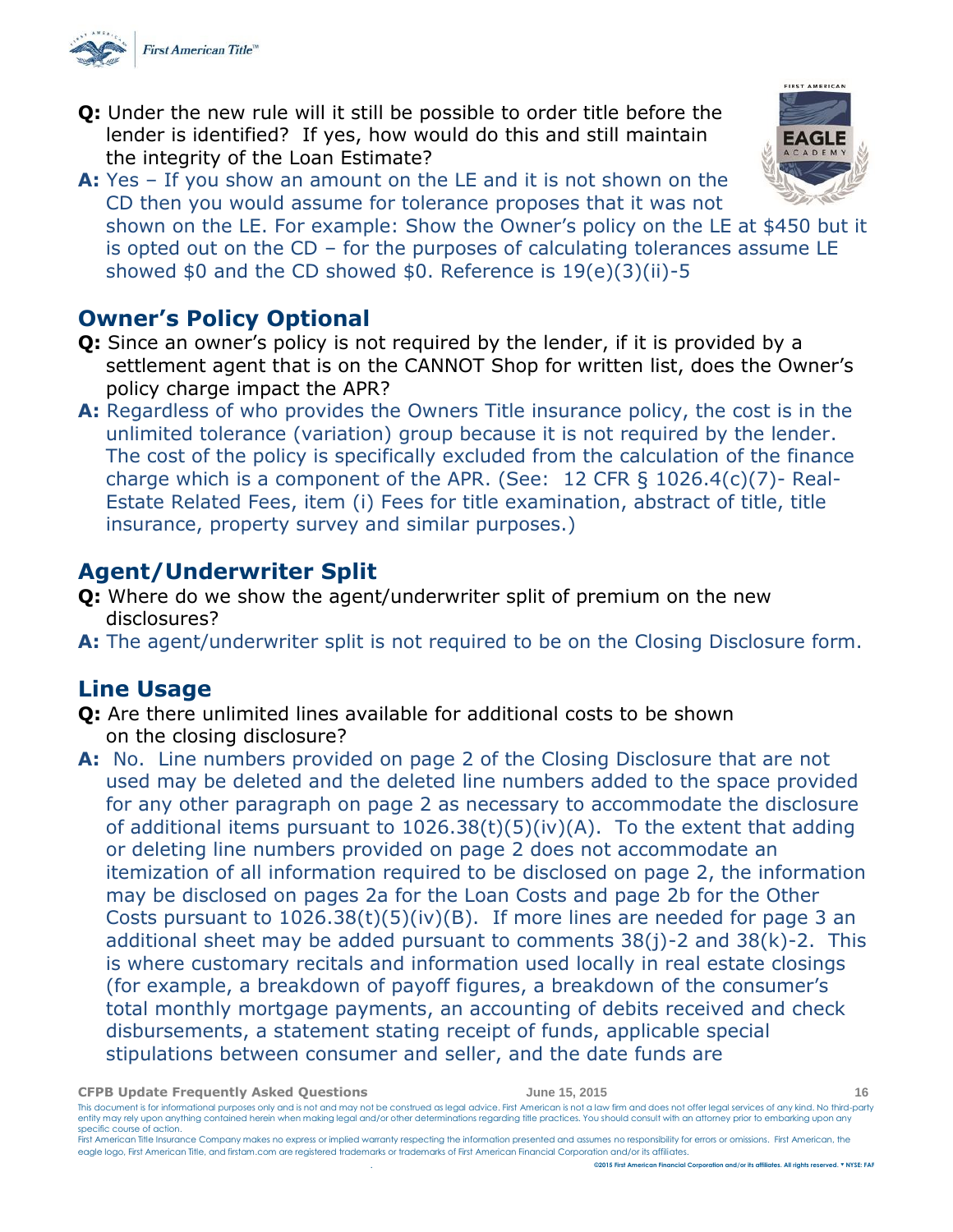

transferred) can be disclosed.

### <span id="page-16-0"></span>**Financial Emergency**

- **Q:** Will constitutes a financial emergency?
- **A:** There are very few actual examples in federal rulemaking or case law interpreting this section of the Truth in Lending Act. The Truth in Lending Act created the concept in conjunction with the imposition of the 3 day right of rescission for a refinance transaction. 12 CFR § 1026.23 (e) states that:

"The consumer may modify or waive the right to rescind if the consumer determines that the extension of credit is needed to meet a bona fide personal financial emergency."

The Official Staff Interpretations do not give any examples of what constitutes such an emergency but cautions that:

"The existence of the consumer's waiver will not, of itself, automatically insulate the creditor from liability for failing to provide the right of rescission," meaning that the lender could still be liable under the law for all of the penalties associated with failure to allow the right to rescind, even if the consumer asked for the waiver. Consequently, lenders have been extremely reluctant to allow such waivers.

In the preamble commentary to the Final rule, the CFPB states that it: "recognizes that the limited guidance on what constitutes a bona fide personal financial emergency may limit the use of the waiver, but the Bureau believes the waiver should be reserved for limited use: when a consumer faces a true financial emergency, as distinct from an inconvenience."

In the Official Staff Interpretation to 12 CFR § 1026.19(f)(1)(iv) they state:

"The imminent sale of the consumer's home at foreclosure, where the foreclosure sale will proceed unless loan proceeds are made available to the consumer during the waiting period, is one example of a bona fide personal financial emergency"

And in the preamble commentary, its notes that this is only one example and that it is "illustrative and not exhaustive" and that other situations such as a "sudden unforeseen military service deadline" or "unforeseen medical emergency" might qualify "depending on the fact and circumstances of the individual case."

A search for Federal Reserve guidance (since the Federal Reserve was the agency that oversaw Truth in Lending prior to the CFPB) shows only a few

| <b>CFPB Update Frequently Asked Ouestions</b> | June 15, 2015 |  |
|-----------------------------------------------|---------------|--|
|                                               |               |  |

This document is for informational purposes only and is not and may not be construed as legal advice. First American is not a law firm and does not offer legal services of any kind. No third-party entity may rely upon anything contained herein when making legal and/or other determinations regarding title practices. You should consult with an attorney prior to embarking upon any specific course of action.

First American Title Insurance Company makes no express or implied warranty respecting the information presented and assumes no responsibility for errors or omissions. First American, the eagle logo, First American Title, and firstam.com are registered trademarks or trademarks of First American Financial Corporation and/or its affiliates.

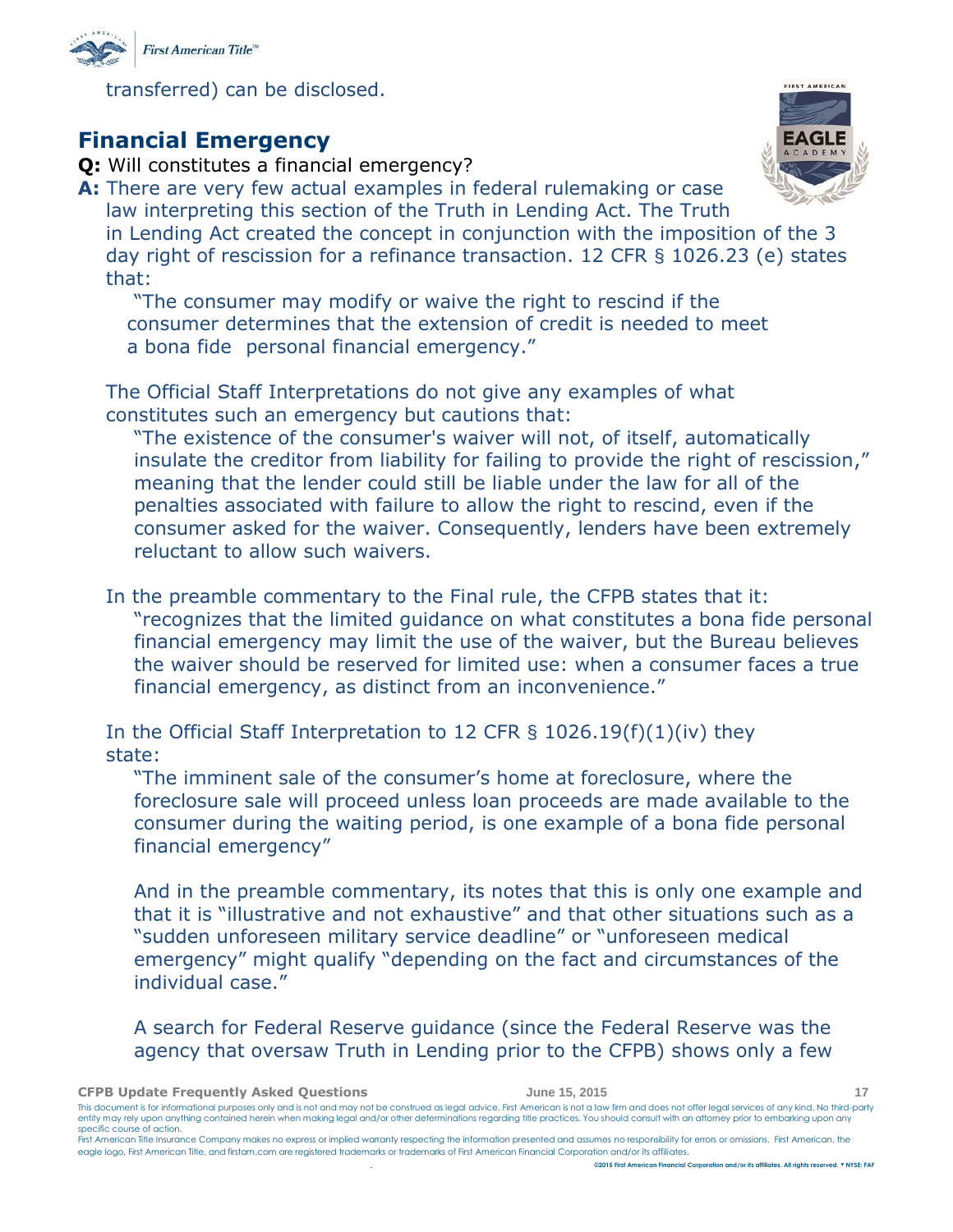

examples such as the existence of a federally declared natural disaster (storms, floods and the like).

### <span id="page-17-0"></span>**Responsibility**

- **Q:** Who is responsible for the delivery of the Closing Disclosure form to the Borrower?
- **A:** The lender is responsible pursuant to 12 CFR § 1026.19(f)(1)(i), but may delegate that responsibility to the settlement agent pursuant to 12 CFR §  $1026.19(f)(1)(v)$ . If the settlement agent provides the disclosure, the settlement agent must comply with all the requirements and the lender must ensure that such disclosures are provided in accordance with all the requirements pursuant to 12 CFR  $\S$  1026.19(f)(1)(v).

### <span id="page-17-1"></span>**Distribution**

- **Q:** Can the Settlement Agent distribute the buyer/borrower's closing disclosure to the realtor (or other party) without the buyer/borrower's written consent?
- **A:** A cautious approach would be to obtain a waiver from all parties.

### <span id="page-17-2"></span>**Variations**

- **Q:** Are there instances in which Title Insurance or Closing Fees can be listed in the charges that cannot change?
- **A:** Yes. For example, Title Lender's Title Policy or Title Settlement Agent Fee could fall under Loan Costs Section B. "Services Borrower Did Not Shop For" if the Lender selected the service provider or if the borrower chooses to use the service provider from the Lender's list.
- **Q:** If a customer named a settlement agent to perform the closing on their purchase contract, would it impact where the Settlement Agents fees would fall under a tolerance level on the Closing Disclosure?
- **A:** Even if the builder has inserted the name of a settlement agent on the purchase contract, and the borrower has assumedly agreed to that choice by signing the contract, the lender is still in charge of the selection. If the lender says to the borrower, "I have the right to select the settlement agent and I pick Agent X", then the lender has not allowed the borrower to shop for the settlement agent and the choice in the contract is nullified and the charge is now a zero tolerance (variance) amount.

If the lender says to the borrower, "Here is a list of providers and if you select one of them their fees will be subject to certain caps, but please shop and if you find someone else, let me know, and as long as they meet minimum standards, you can use them", and if the borrower says, "I already selected this guy that is in my purchase

| <b>CFPB Update Frequently Asked Ouestions</b> | June 15, 2015 |
|-----------------------------------------------|---------------|
|-----------------------------------------------|---------------|

This document is for informational purposes only and is not and may not be construed as legal advice. First American is not a law firm and does not offer legal services of any kind. No third-party entity may rely upon anything contained herein when making legal and/or other determinations regarding title practices. You should consult with an attorney prior to embarking upon any specific course of action.

First American Title Insurance Company makes no express or implied warranty respecting the information presented and assumes no responsibility for errors or omissions. First American, the eagle logo, First American Title, and firstam.com are registered trademarks or trademarks of First American Financial Corporation and/or its affiliates. . **©2015 First American Financial Corporation and/or its affiliates. All rights reserved. NYSE: FAF**

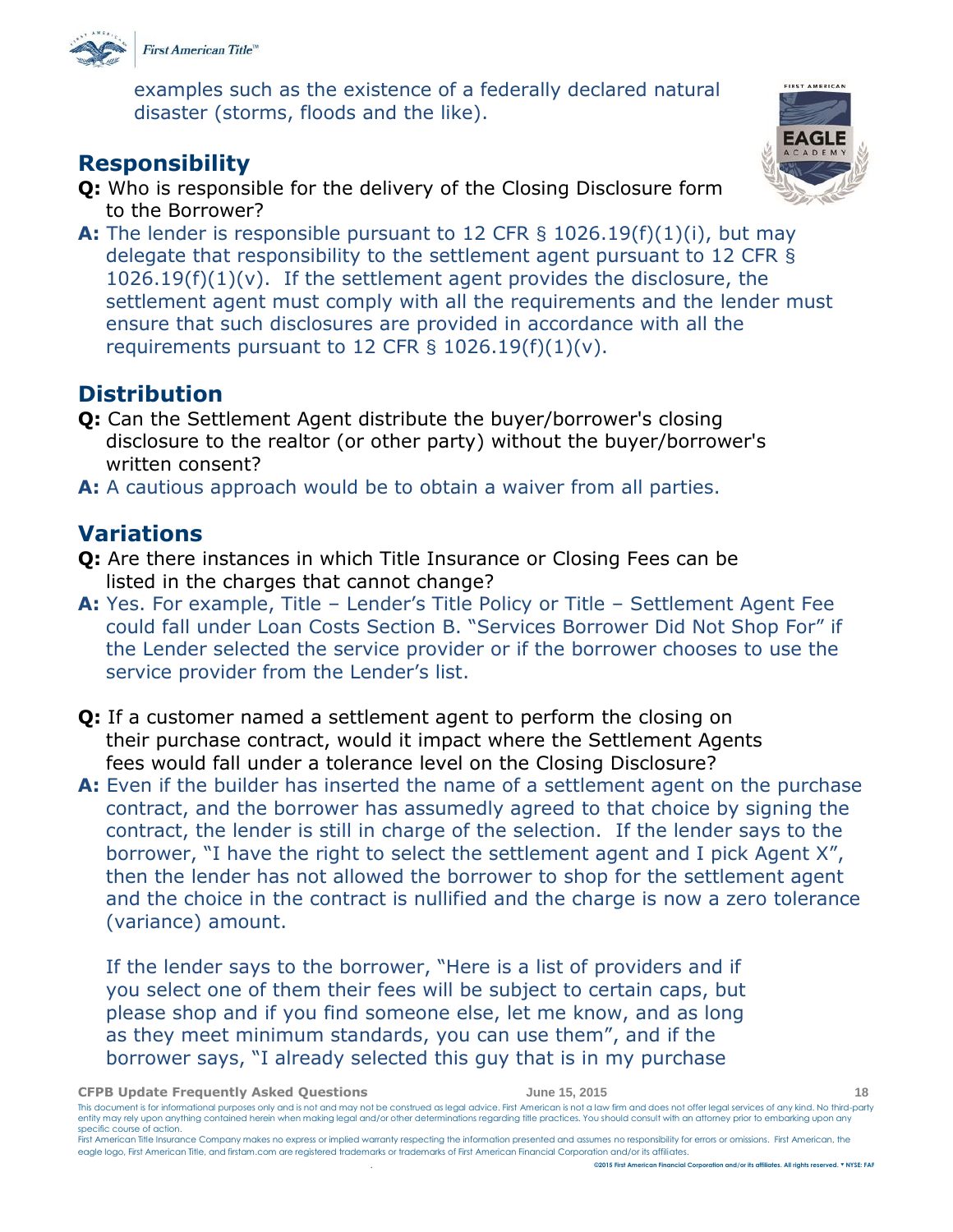

contract." Then, if the person named in the contract is also on the Written List of Providers, the charge is in the 10% tolerance (variance) group. But if the person isn't on the Written List of Providers and the lender approves of the use of this settlement agent for this transaction, then the fee is in the unlimited tolerance (variance) group.



### <span id="page-18-0"></span>**Settlement/Closing Statement**

**Q:** Are there any States that require the issuance of the Settlement Statement? **A:** Yes.

- **Q:** Most Settlement Agents now plan to issue a Settlement Statement with TRID impacted transactions; does this present any challenges?
- **A:** A settlement statement will mostly likely need to be issued to reflect accurate accounting for all the funds along with the Closing Disclosure (CD). Many states' statutes require settlement agents to issue settlement statements. Some of the challenges may include what format of the settlement statement should be used? ALTA is expected to release a standard settlement statement that could be used and many local state LTAs are looking into creating a standard format. Another challenge is having to produce an additional document that will need to be explained to the consumer.

#### TRID Preamble Pg. 505

Some commenters expressed concern that settlement agents could face operational challenges if a creditor prepares the Closing Disclosure (CD) in a manner that conflicts with the creditor's closing instructions to the settlement agent. The Closing Disclosure is designed to integrate disclosures provided to consumers under TILA and RESPA to enhance their understanding of the home mortgage loan transaction. To the extent the Closing Disclosure's disclosure requirements differ from other arrangements made pursuant to contract or other law or custom, the final rule does not prohibit creditors and settlement agents from developing their own disbursement instructions and managing any discrepancies as they arise, consistent with the current practice with respect to the RESPA settlement statement.

### TRID Preamble Pg. 505

Some commenters expressed concern that settlement agents could face operational challenges if a creditor prepares the Closing Disclosure (CD) in a manner that conflicts with the creditor's closing instructions to the settlement agent. The Closing Disclosure is designed to integrate disclosures provided to consumers under TILA and RESPA to enhance their understanding of the home mortgage loan transaction. To the extent the Closing Disclosure's disclosure requirements differ from other arrangements made pursuant to contract or other law or custom, the final rule does not prohibit creditors and settlement agents from

**CFPB Update Frequently Asked Questions June 15, 2015 19**

This document is for informational purposes only and is not and may not be construed as legal advice. First American is not a law firm and does not offer legal services of any kind. No third-party entity may rely upon anything contained herein when making legal and/or other determinations regarding title practices. You should consult with an attorney prior to embarking upon any specific course of action.

First American Title Insurance Company makes no express or implied warranty respecting the information presented and assumes no responsibility for errors or omissions. First American, the eagle logo, First American Title, and firstam.com are registered trademarks or trademarks of First American Financial Corporation and/or its affiliates. . **©2015 First American Financial Corporation and/or its affiliates. All rights reserved. NYSE: FAF**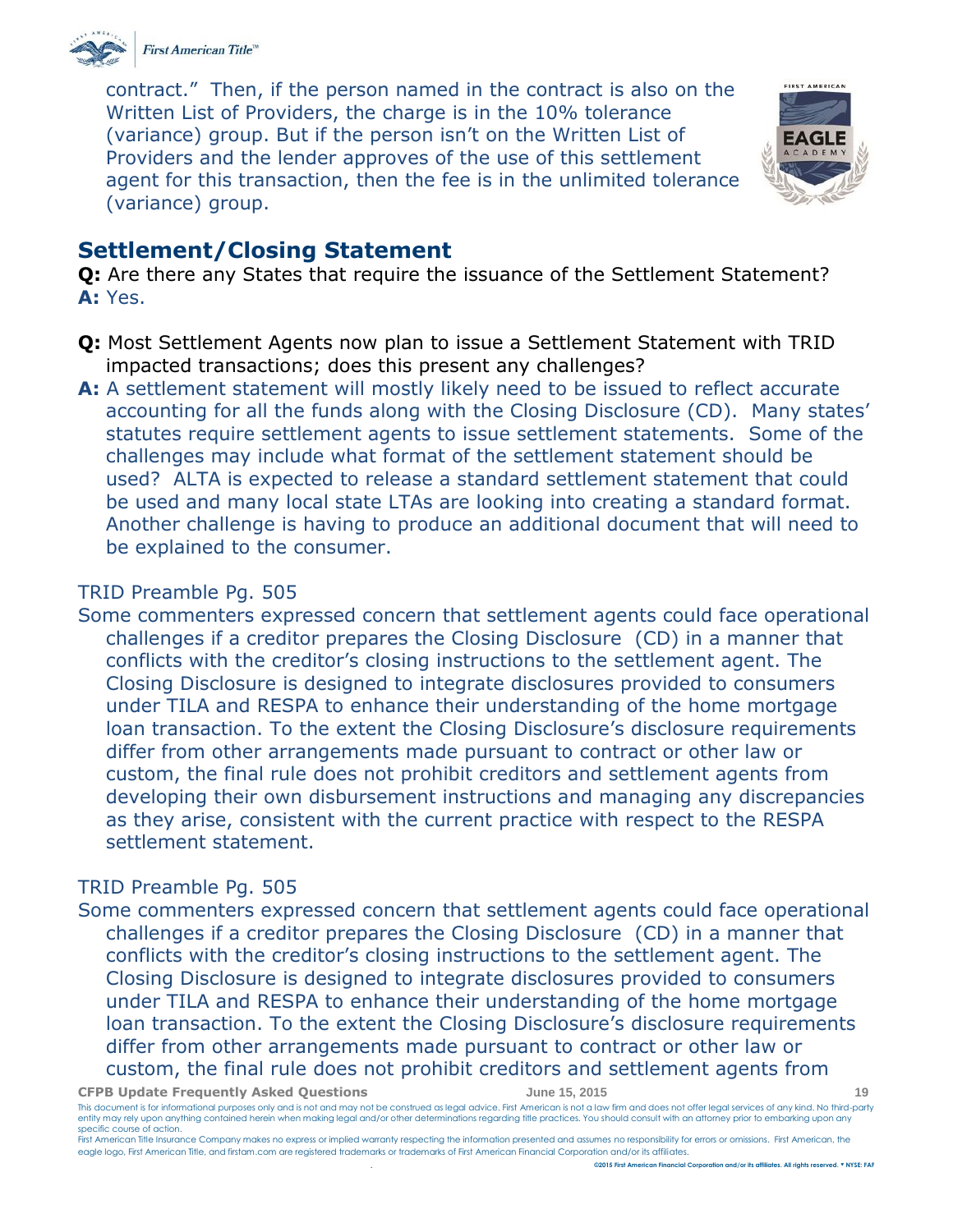

developing their own disbursement instructions and managing any discrepancies as they arise, consistent with the current practice with respect to the RESPA settlement statement.

### <span id="page-19-0"></span>**Substitute 1099 Form**

- **Q:** Will substitute 1099 language still be available on the new form?
- **A:** The Closing Disclosure does not include the substitute 1099 language.
- **Q:** Since the 1099 certification is no longer available on the CD, or Seller's CD, will the agent be required to snail mail a 1099 to the Seller?
- **A:** Yes, unless the IRS revises IRS Publication 1179, General Rules and Specifications for Substitute Forms and Schedules. Currently Publication 1179 refers to the HUD-1 and not the Closing Disclosure. If that doesn't change, the agent will be required to snail mail a 1099 to the Seller. Additionally, because the rule states the disclosures are to be segregated from everything else, the CFPB will likely not allow the 1099-S to be included with the Closing Disclosure.

## <span id="page-19-1"></span>**Section E Taxes and Other Government Fees**

**Q:** What types of fees would go under Section E, Line 02?

**A:** You would place any taxes or fees payable to the Recorder's Office there.

## <span id="page-19-2"></span>**Section B Charges**

- **Q:** Can a charge move from being in section C on the Loan Estimate to section B on the Closing Disclosure form (i.e., when borrower shops for a service and uses a provider that's an affiliate)?
- **A:** Yes. When the lender gives the borrower the Loan Estimate, any items in "Section B Cannot Shop For" will ALWAYS be in the 0% category because they fail to meet 12 CFR § 1026.19(e)(3)(ii)(C). If the lender permits the consumer to shop pursuant to 12 CFR § 1026.37(f)(3), provides a written list of settlement service providers as required by 12 CFR §  $1026.19(e)(1)(vi)(C)$  and the consumer selected a settlement service provider contained on the written list, then the item is shown in Section B "Services Borrower Did Not Shop For" pursuant to the last sentence of 12 CFR § 1026.37(f)(2).

## <span id="page-19-3"></span>**Corrected CD**

**Q:** What happens if an error is found more than 30 days after consummation?

- **A:** The Rule limits the responsibility to errors found within 30 days of consummation. Therefore, any error found later does not need a corrected Closing Disclosure. However a lender may, out of an abundance of caution, have a policy of correcting them whenever found.
- **Q:** Where does a post-closing escrow fee go on the CD?

**CFPB Update Frequently Asked Questions June 15, 2015 20** This document is for informational purposes only and is not and may not be construed as legal advice. First American is not a law firm and does not offer legal services of any kind. No third-party entity may rely upon anything contained herein when making legal and/or other determinations regarding title practices. You should consult with an attorney prior to embarking upon any specific course of action. First American Title Insurance Company makes no express or implied warranty respecting the information presented and assumes no responsibility for errors or omissions. First American, the

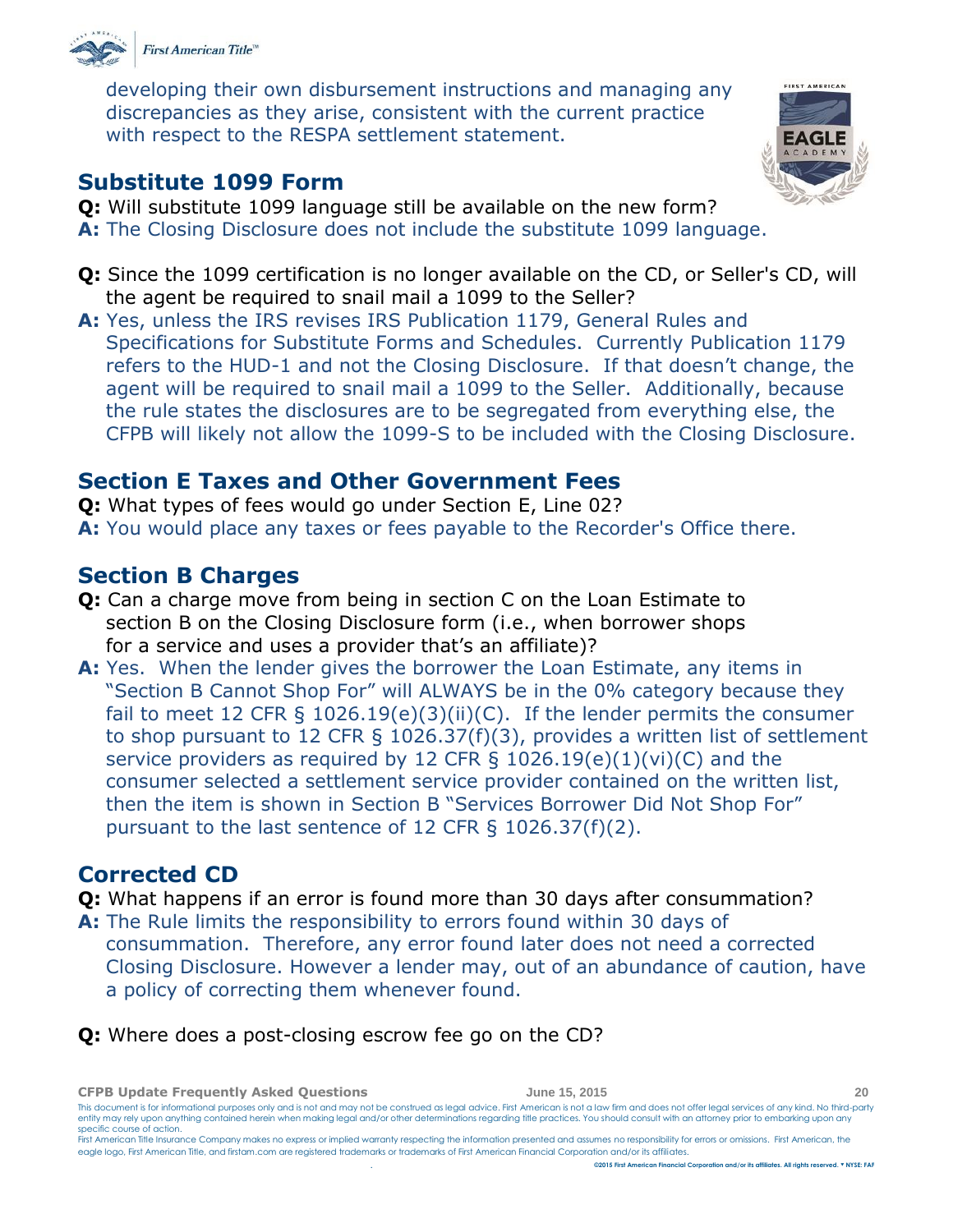

**A:** An amount held by the settlement agent for a cost not yet known at the time of closing goes in section M of the original Closing Disclosure. Once the amount is disbursed a re-disclosure is optional.



- **Q:** Is the creditor required to inform the settlement agent if it issued a corrected Closing Disclosure?
- **A:** The creditor is only required to re-issue to the consumer
- **Q:** Does a non-borrower who holds title (and will be signing the security instrument only) need to receive a CD?
- **A:** Yes if it is a transaction that has a rescission period ('refinance'). The Closing Disclosure must be given to all consumers who have an ownership interest and therefore the right to rescind.

### <span id="page-20-0"></span>**Real Estate Commissions**

- **Q:** Do settlement agents have an obligation to disclose real estate commission breakdowns that were not previously disclosed on the HUD-1 settlement statement?
- **A:** Real Estate Agent commissions should be shown based on full amounts, not the amount actually 'held' if one of them is holding the deposit. Only the full real estate commission is disclosed on the Closing Disclosure (CD), however in order to provide accurate accounting of all funds, settlement agents may include breakdown of real estate commissions on separate settlement statement.

## <span id="page-20-1"></span>**Delivery (CD)**

- **Q:** If the settlement agent is responsible for delivering the Closing Disclosure and the settlement agent uses a courier service for delivery, can the settlement agent charge a fee for delivery?
- **A:** No fee may be imposed on any person, as a part of settlement costs or otherwise, by a creditor or by a servicer (as that term is defined under 12 U.S.C. 2605(i)(2)) for the preparation or delivery of the disclosures required under paragraph  $(f)(1)(i)$  of this section." - Page 1392 of the rule.
- **Q:** If an unmarried couple owns property jointly, can one CD be delivered, or must each borrower receive a separate CD? Does the answer change if they are married?
- **A:** The delivery of the CD, like delivery of the LE, is dictated by the rules around TILA. Consequently as is it the case today for TILA disclosures, when there are multiple consumers (of any marital status) who are jointly obligated with primary liability, the disclosure can go to any one of them. The exception arises when there is a right of rescission (a 'refinance'). In that case the Closing Disclosure must be given to any person with the right to rescind- meaning anyone who has

This document is for informational purposes only and is not and may not be construed as legal advice. First American is not a law firm and does not offer legal services of any kind. No third-party entity may rely upon anything contained herein when making legal and/or other determinations regarding title practices. You should consult with an attorney prior to embarking upon any specific course of action.

**CFPB Update Frequently Asked Questions June 15, 2015 21**

First American Title Insurance Company makes no express or implied warranty respecting the information presented and assumes no responsibility for errors or omissions. First American, the eagle logo, First American Title, and firstam.com are registered trademarks or trademarks of First American Financial Corporation and/or its affiliates. . **©2015 First American Financial Corporation and/or its affiliates. All rights reserved. NYSE: FAF**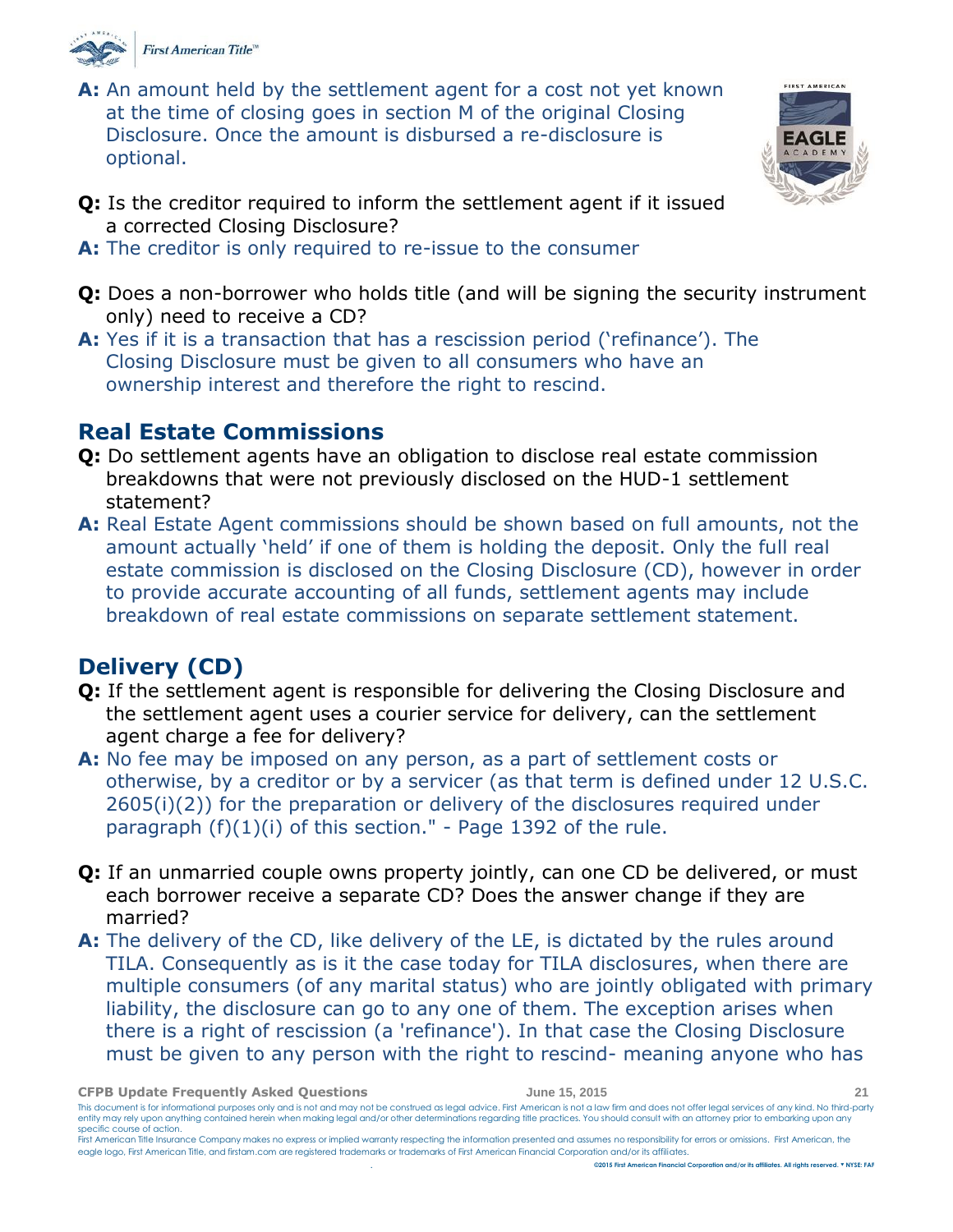

a property interest, regardless of whether they are on the loan obligation. See page 1670 of the Rule, and existing section 1026.17(d).

# <span id="page-21-0"></span>**Contact Information (SEC.1026.38(r))**



- **Q:** On page 5 of the Closing Disclosure where the license ID number is to be shown for the Real Estate Broker, would the license ID number be shown for the Real Estate Branch or the Real Estate headquarter location?
- **A:** The information starts on page 1868 of the rule. In short, it appears to be the office that the consumer is dealing with and their ID number, instead of a general headquarter address. If the individual contact for that office also has a number, that is added below their name. Comment 38(r)-3 states as follows: Address. The address disclosed under  $\S$  1026.38(r)(2) is the identified person's place of business where the primary contact for the transaction is located (usually the local office), rather than a general corporate headquarters address. If a natural person's name is to be disclosed under  $\S$  1026.38(r)(1), see comment 38(r)-2, the business address of such natural person is listed (assuming that such natural person is the primary contact for the consumer or seller, as applicable).

### <span id="page-21-1"></span>**Proration (CD)**

- **Q:** CA and other Western States don't have final day for considering prorations; what will they do?
- **A:** Today, in California, the proration date is typically the "close of escrow" as it is considered in the escrow instructions or contract/purchase agreement between the buyer and seller. The term "close of escrow" in CA is the recording date and is so noted in our Escrow General Provisions. So, if recording date changes after CD is issued, prorations will change and a corrected CD will be issued to both borrower and seller.

In other western states, if no state law exists which would specifically address the dates pro-rations would be handled, CA and other western states would look to the terms of their Purchase agreement to determine what pro-ration date should be used. There may be some efforts going on with these States' Board of Realtors to amend current forms to clarify the expectation of what date to prorate as well- watch for such changes/amendments. The definition of CLOSING DATE may be considered synonymous with Consummation date, while recording triggers disbursement in the West, and is currently the date used for pro-ration. Recording is generally a day or two after Consummation and depends upon receipt of received "good funds" from all parties. .

**CFPB Update Frequently Asked Questions June 15, 2015 22**

This document is for informational purposes only and is not and may not be construed as legal advice. First American is not a law firm and does not offer legal services of any kind. No third-party entity may rely upon anything contained herein when making legal and/or other determinations regarding title practices. You should consult with an attorney prior to embarking upon any specific course of action. First American Title Insurance Company makes no express or implied warranty respecting the information presented and assumes no responsibility for errors or omissions. First American, the

eagle logo, First American Title, and firstam.com are registered trademarks or trademarks of First American Financial Corporation and/or its affiliates.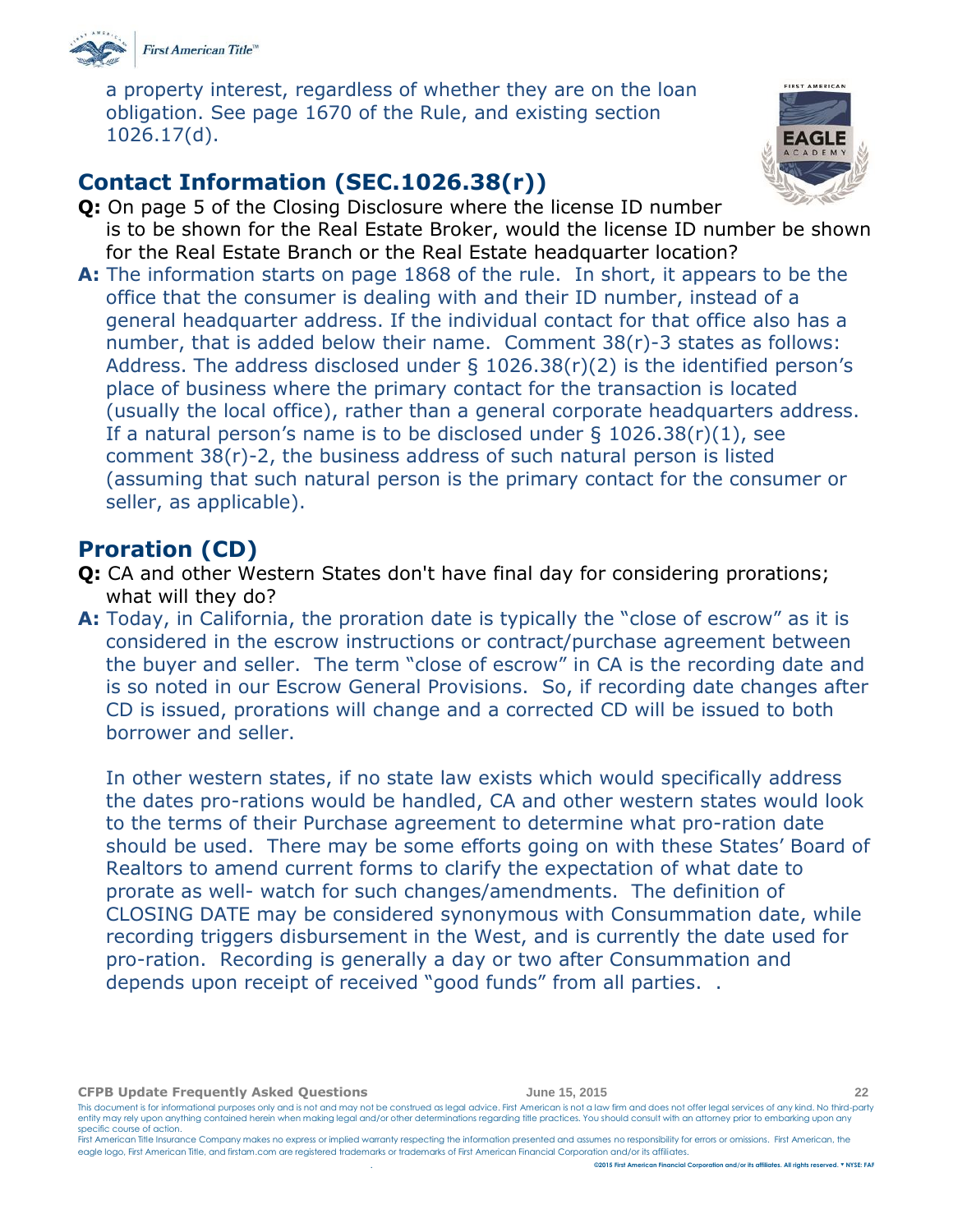

## <span id="page-22-0"></span>**VA Loan (CD)**

**Q:** On a VA No-No loan where the borrower does not pay any closing costs and no down payment, where on the CD would the refund of the borrower's earnest money deposit be shown? Or would it simply show at the bottom of Section L on page 3 as Cash To Borrower?



**A:** Show any return of deposit on a VA No No loan as cash to the borrower at the bottom of the Summaries of Transactions page as we do today. There does not appear to be any guidance in the TRID Rule to the contrary.

Rule Reference: OSI 37 (h)(1)(iii) and (iv) (page 1805):

37(h)(1)(iii) Down payment and other funds from borrower.

1. No down payment or funds from borrower. When the loan amount exceeds the purchase price of the property (other than a construction loan), the amount of \$0 is disclosed under § 1026.37(h)(1)(iii).

37(h)(1)(iv) Deposit.

1. Section 1026.37(h)(1)(iv)(A) requires disclosure of a deposit in a purchase transaction. The deposit to be disclosed under  $\S$  1026.37(h)(1)(iv)(A) is any amount that the consumer has agreed to pay to a party identified in the real estate purchase and sale agreement to be held until consummation of the transaction, which is often referred to as an earnest money deposit. In a purchase transaction in which no such deposit is paid in connection with the transaction, § 1026.37(h)(1)(iv)(A) requires the creditor to disclose \$0. In any other type of transaction, § 1026.37(h)(1)(iv)(B) requires disclosure of the deposit amount as \$0.

## **Funds Held (CD)**

- **Q:** If funds are held for payment of repairs or for other reason, where would the funds held amount be shown on the CD?
- **A:** Funds held from seller for payment of repairs or for other reason would be shown on lines N09-N13 pursuant to the follow:

 Rule Reference: Section 1026.38(k)(2)(viii) A description and amount of any and all other obligations required to be paid by the seller at the real estate closing, including any lien-related payoffs, fees, or obligations;

 Comment 38(k)(2)(viii)-3. Escrows held by closing agent for payment of invoices received after consummation. Funds to be held by the closing agent for the payment of either repairs, or water, fuel, or other utility bills that cannot be prorated between the parties at closing because the amounts used by the seller

**CFPB Update Frequently Asked Questions June 15, 2015 23**

This document is for informational purposes only and is not and may not be construed as legal advice. First American is not a law firm and does not offer legal services of any kind. No third-party entity may rely upon anything contained herein when making legal and/or other determinations regarding title practices. You should consult with an attorney prior to embarking upon any specific course of action.

First American Title Insurance Company makes no express or implied warranty respecting the information presented and assumes no responsibility for errors or omissions. First American, the eagle logo, First American Title, and firstam.com are registered trademarks or trademarks of First American Financial Corporation and/or its affiliates. . **©2015 First American Financial Corporation and/or its affiliates. All rights reserved. NYSE: FAF**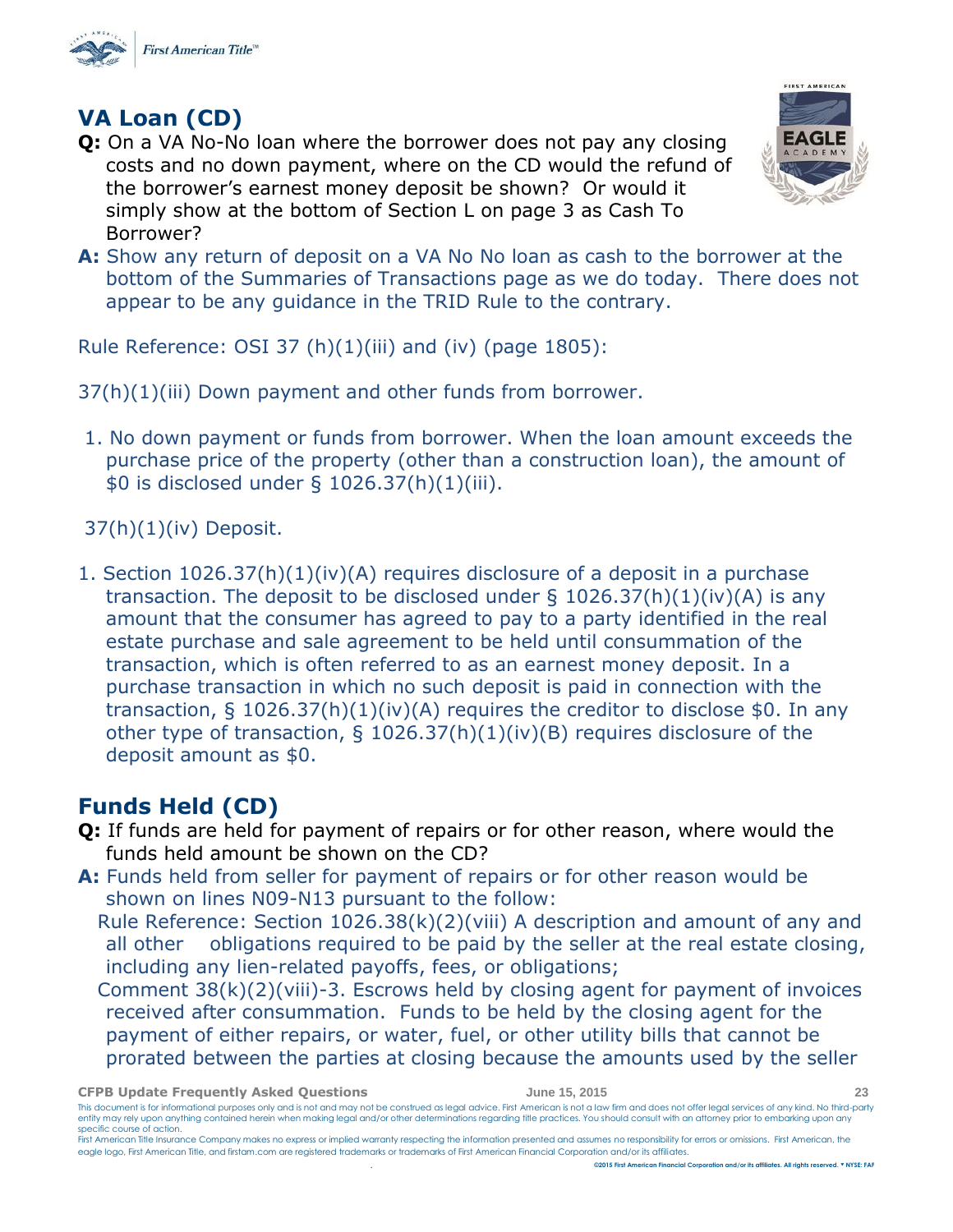

prior to closing are not yet known must be disclosed under § 1026.38(k)(2)(viii). Subsequent disclosure of the actual amount of these post-closing items to be paid from closing funds is optional.

Funds held from the borrower for payment of repairs would be shown on lines J05-J07 pursuant to the following:



Section 1026.38(j)(1)(v) A description and the amount of any additional items that the seller has paid prior to the real estate closing, but reimbursed by the consumer at the real estate closing, and a description and the amount of any other items owed by the consumer at the real estate closing not otherwise disclosed pursuant to paragraph (f), (g), or (j) of this section;

Comment  $1026.38(j)(1)(v)-2$ . Other consumer charges. The amounts disclosed under  $\S$  1026.38(j)(1)(v) which are for charges owed by the consumer at the real estate closing not otherwise disclosed pursuant to  $\S$  1026.38(f), (g), and (j) will not have a corresponding credit in the summary of the seller's transaction under  $\S$  1026.38(k)(1)(iv). For example, the amounts paid to any existing holders of liens on the property in a refinance transaction, and any outstanding real estate property taxes are disclosed under  $\S$  1026.38(j)(1)(v) without a corresponding credit in the summary of the seller's transaction under §  $1026.38(k)(1)(iv).$ 

# <span id="page-23-0"></span>**Other**

## <span id="page-23-1"></span>**Support and Training**

- **Q:** Will First American Title Insurance Company provide more in-depth training before the new rule goes in effect?
- **A:** Yes. As new information is known, First American will email applicable memorandums and links to register for webinar updates.
- **Q:** Will we have to obtain new closing program software to meet the requirements of the new Closing Disclosure, etc.?
- **A:** Yes. Software is being rewritten to accommodate the new Closing Disclosure and all settlement agents will require training prior to August 1, 2015. The settlement agent may be liable for penalties pursuant to the Section 1055(c) of the Dodd-Frank Wall Street Reform and Consumer Protection Act (12 U.S.C. § 5565(c)) which provides:

(c) CIVIL MONEY PENALTY IN COURT AND ADMINISTRATIVE ACTIONS.—

(1) IN GENERAL.—Any person that violates, through any act or omission, any provision of Federal consumer financial law shall forfeit and pay a civil penalty pursuant to this subsection. (2) PENALTY AMOUNTS.—

#### **CFPB Update Frequently Asked Questions June 15, 2015 24** This document is for informational purposes only and is not and may not be construed as legal advice. First American is not a law firm and does not offer legal services of any kind. No third-party

entity may rely upon anything contained herein when making legal and/or other determinations regarding title practices. You should consult with an attorney prior to embarking upon any specific course of action. First American Title Insurance Company makes no express or implied warranty respecting the information presented and assumes no responsibility for errors or omissions. First American, the

eagle logo, First American Title, and firstam.com are registered trademarks or trademarks of First American Financial Corporation and/or its affiliates.